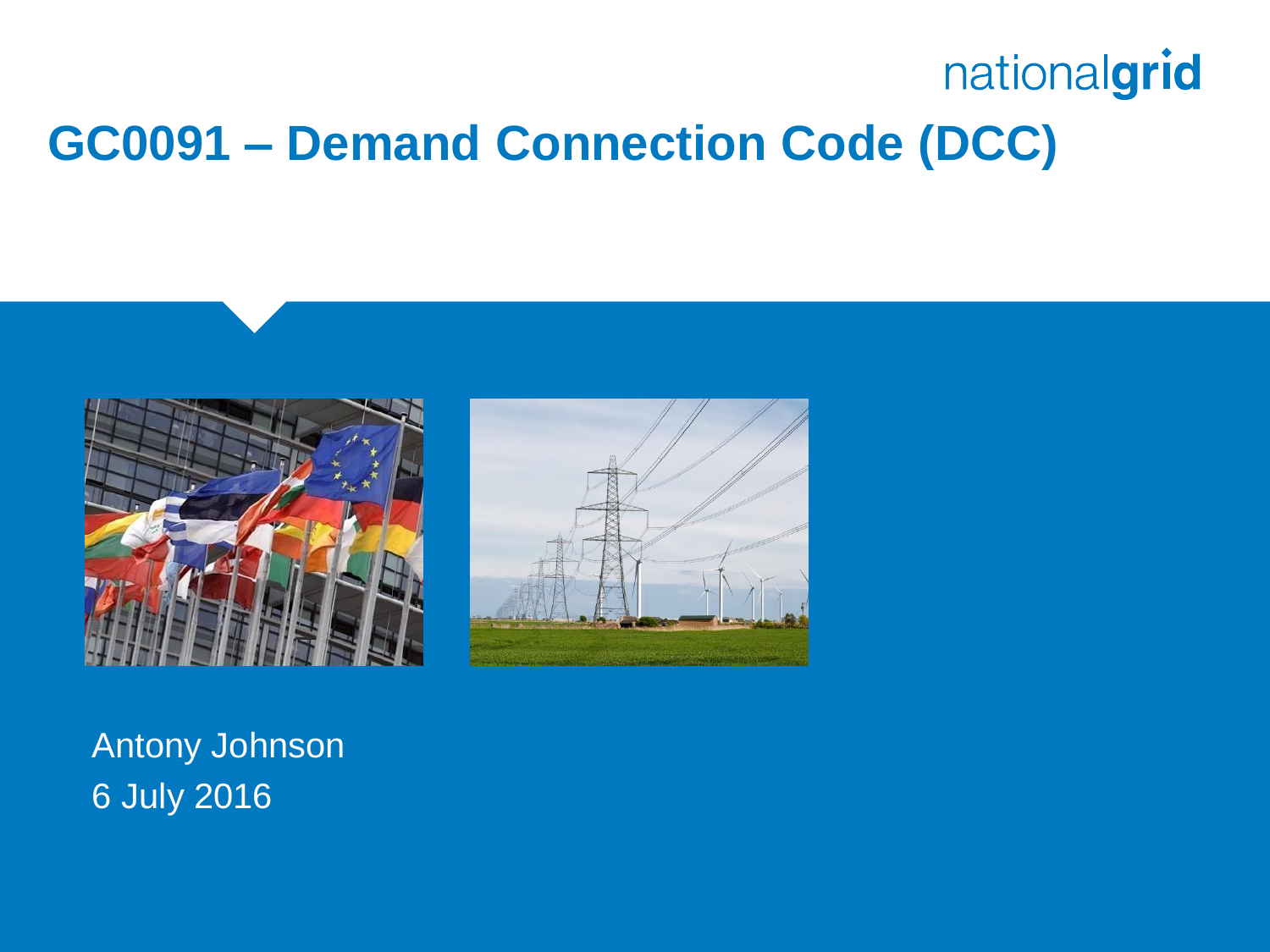#### **Overview**

- **DCC Background**
- **High Level Structure of Work**
- **Scope & Application**

#### **General Requirements**

- **Filte Frequency Range**
- **Noltage Range**
- Short Circuit Requirements
- Reactive Power Requirements
- **Protection Requirements**
- Control Requirements
- **Information Exchange**
- **Low Frequency Demand Disconnection and Reconnection**
- **Low Voltage Demand Disconnection**
- **Blocking Disconnection and Reconnection**
- **Disconnection and Power Quality**
- **Simulation Models**

#### **Summary / Next Steps**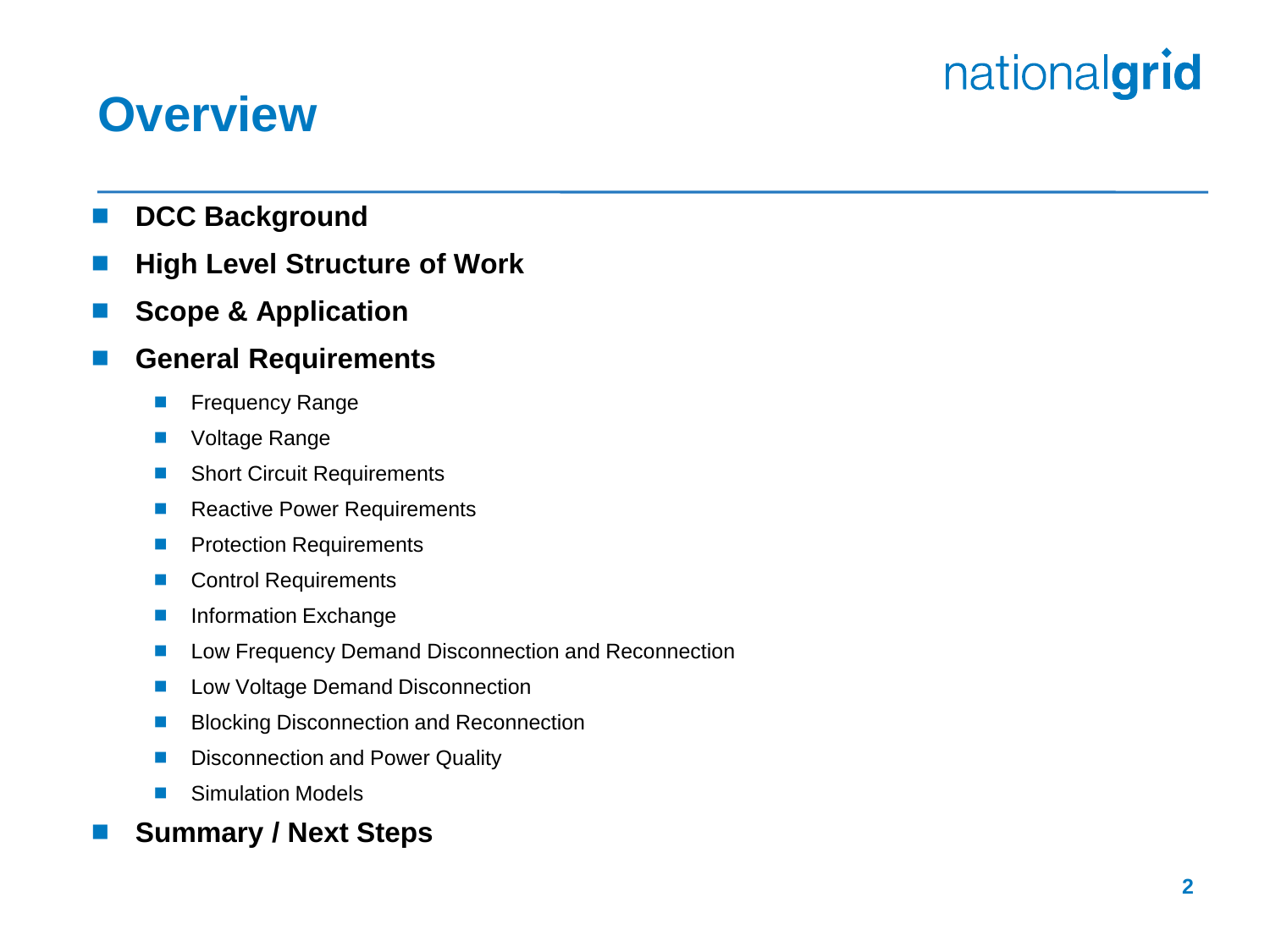#### **Demand Connection Code**

- Sets rules and requirements for different classes of Demand facilities / Distribution facilities / systems
- Contributes to system security, facilitate use of renewable generation and allow more efficient use of the network and resources for the benefit of consumers
- **Facilitates competition in the European internal** electricity market.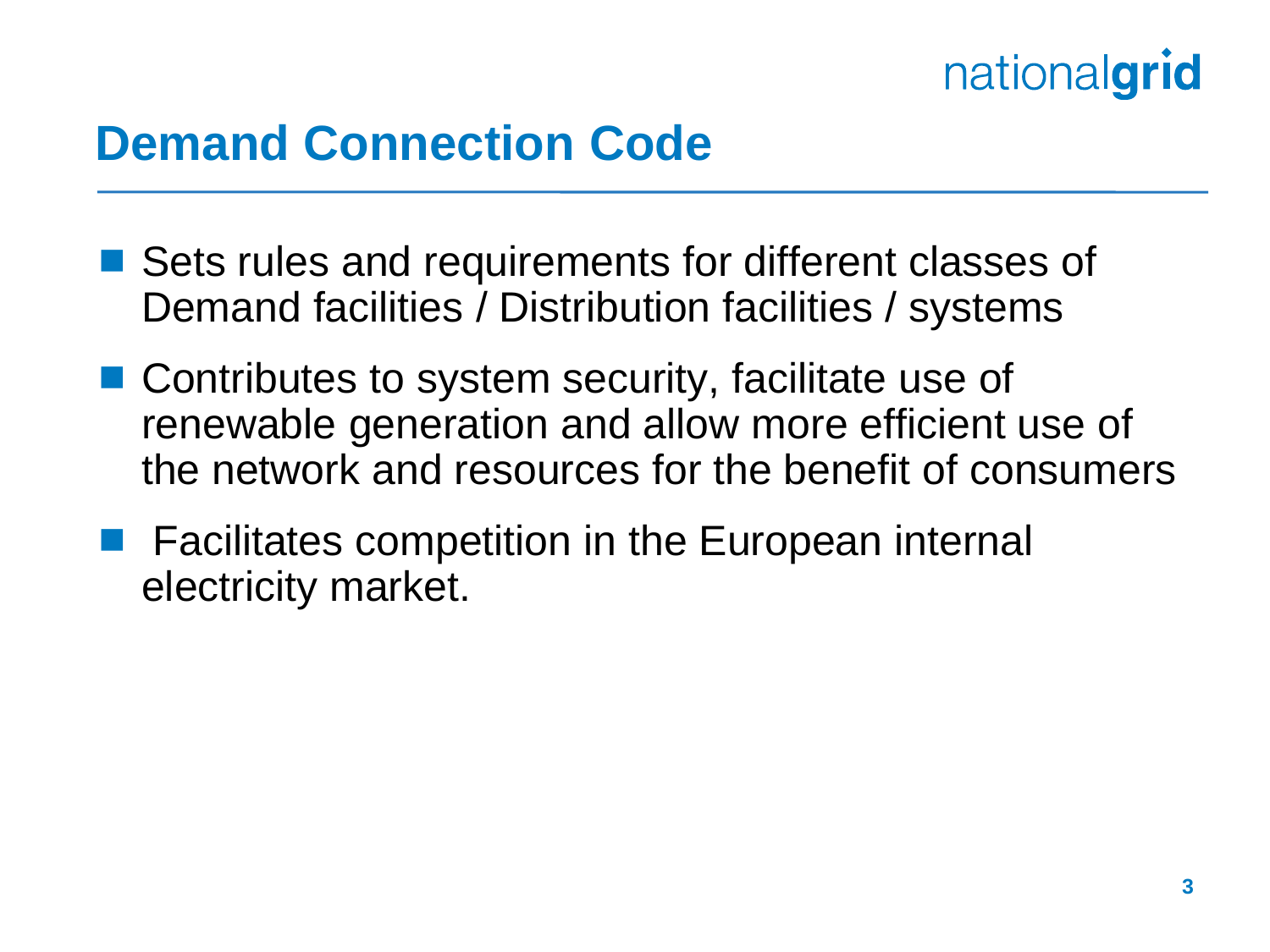#### **High Level Structure of Work**

- $\blacksquare$  Title I Articles 1 11
	- Subject Matter, Definitions, Scope, Application to existing demand facilities, Pumped Storage, Regulatory Aspects, Multiple TSO's, Recovery of Costs, Public Consultation, Stakeholder Involvement, Confidentiality obligations
- Title II Requirements for Transmission Connected Demand Facilities, Transmission Connected Distribution Facilities and Distribution Systems
	- Chapter 1 General Requirements
	- Chapter 2 Operational Notification Procedure
- Title III Requirements of Demand Units / facilities to provide demand response services to the System Operator
	- Chapter 1 General Requirements
	- Chapter 2 Operational Notification Procedure (demand response)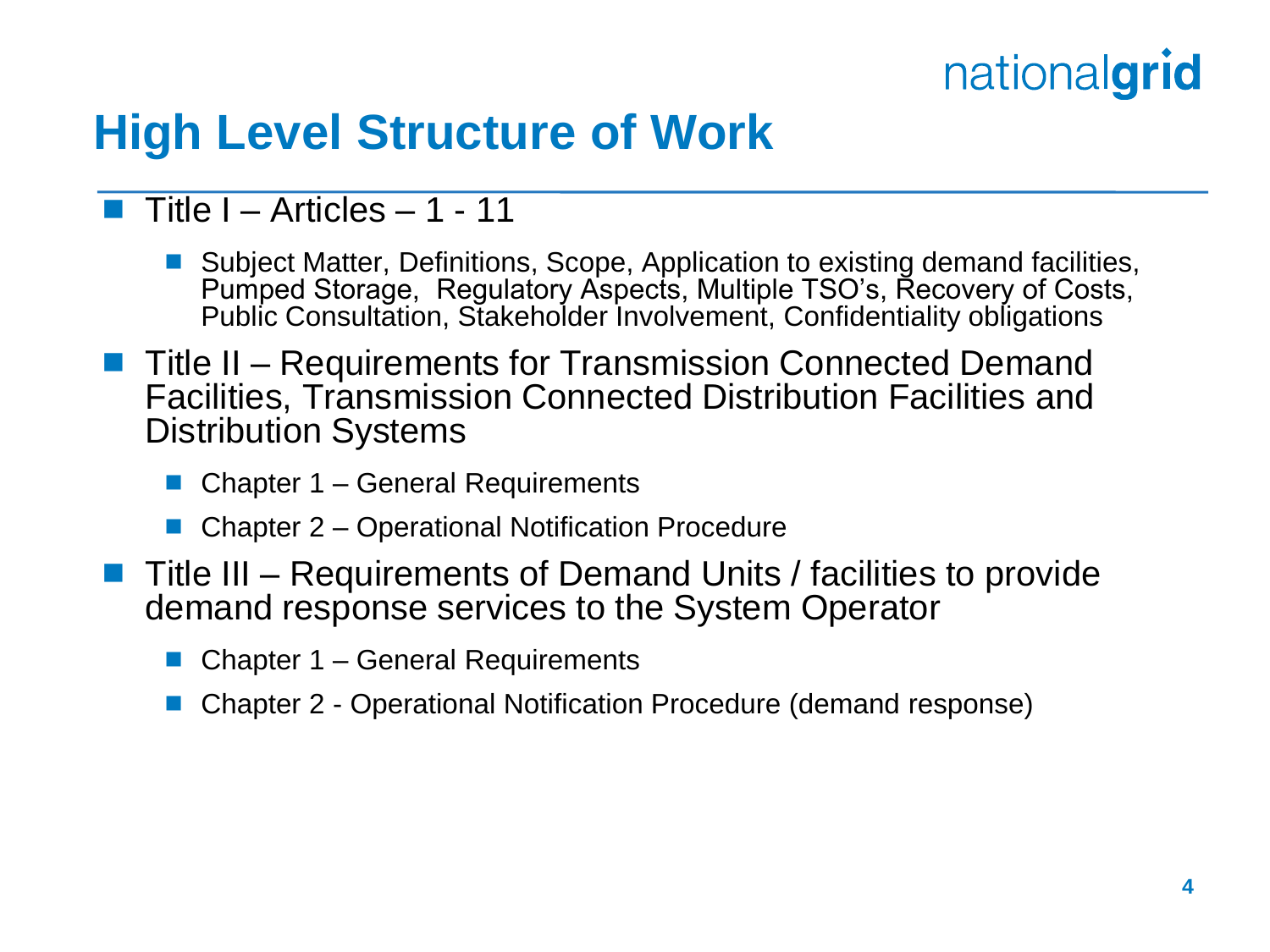### **High Level Structure of Work**

#### $\blacksquare$  Title IV – Compliance

- Chapter 1 General Provisions
- Chapter 2 Compliance Testing
- Chapter 3 Compliance Simulation
- Chapter 4 Compliance Monitoring
- Title V Applications and Derogations
	- Chapter 1 Cost Benefit Analysis
	- Chapter 2 Derogations
- Title VI Non Binding Guidance and Monitoring of Implementation
- Title VII Final Provisions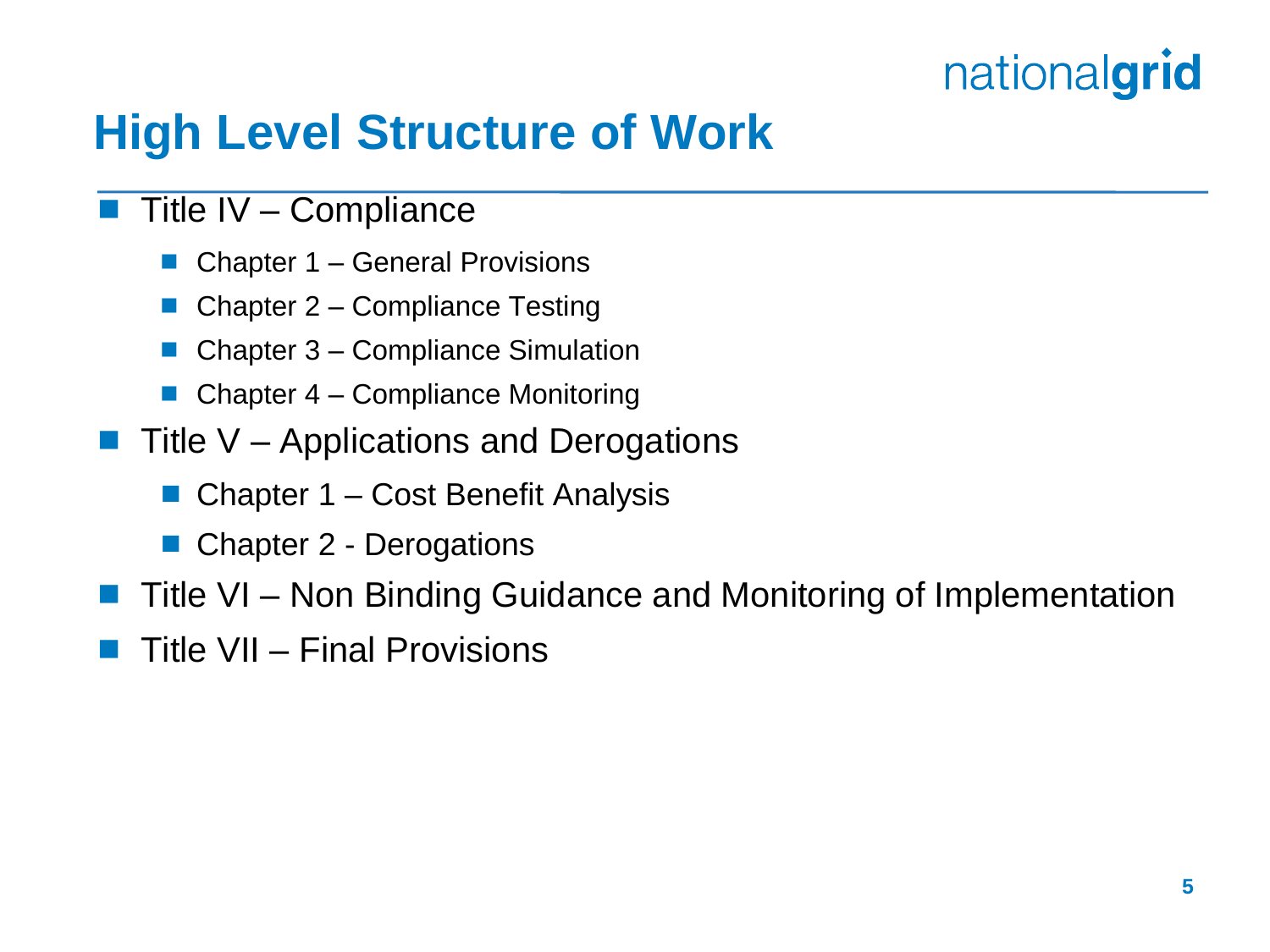#### **Scope of ENTSO-DCC**

Article 3 – Scope (ie who the Regulation applies to):-

- $\blacksquare$  New transmission connected demand facilities
- $\blacksquare$  New transmission connected distribution facilities
- New distribution systems including closed distribution systems
- New demand units used by a demand facility or a closed distribution system to provide demand response services relevant to system operators and relevant TSO's.
- It does not extend to the above demand / distribution facilities which are not operated synchronously with one of the European defined Synchronous Areas (eg GB, Continental Europe, Ireland, Nordic etc)
- Storage devices are not covered other than Pumped Storage (see Article  $5(2)$ ).
- Aggregation rules apply to demand units, within a demand facility if they cannot be operated independently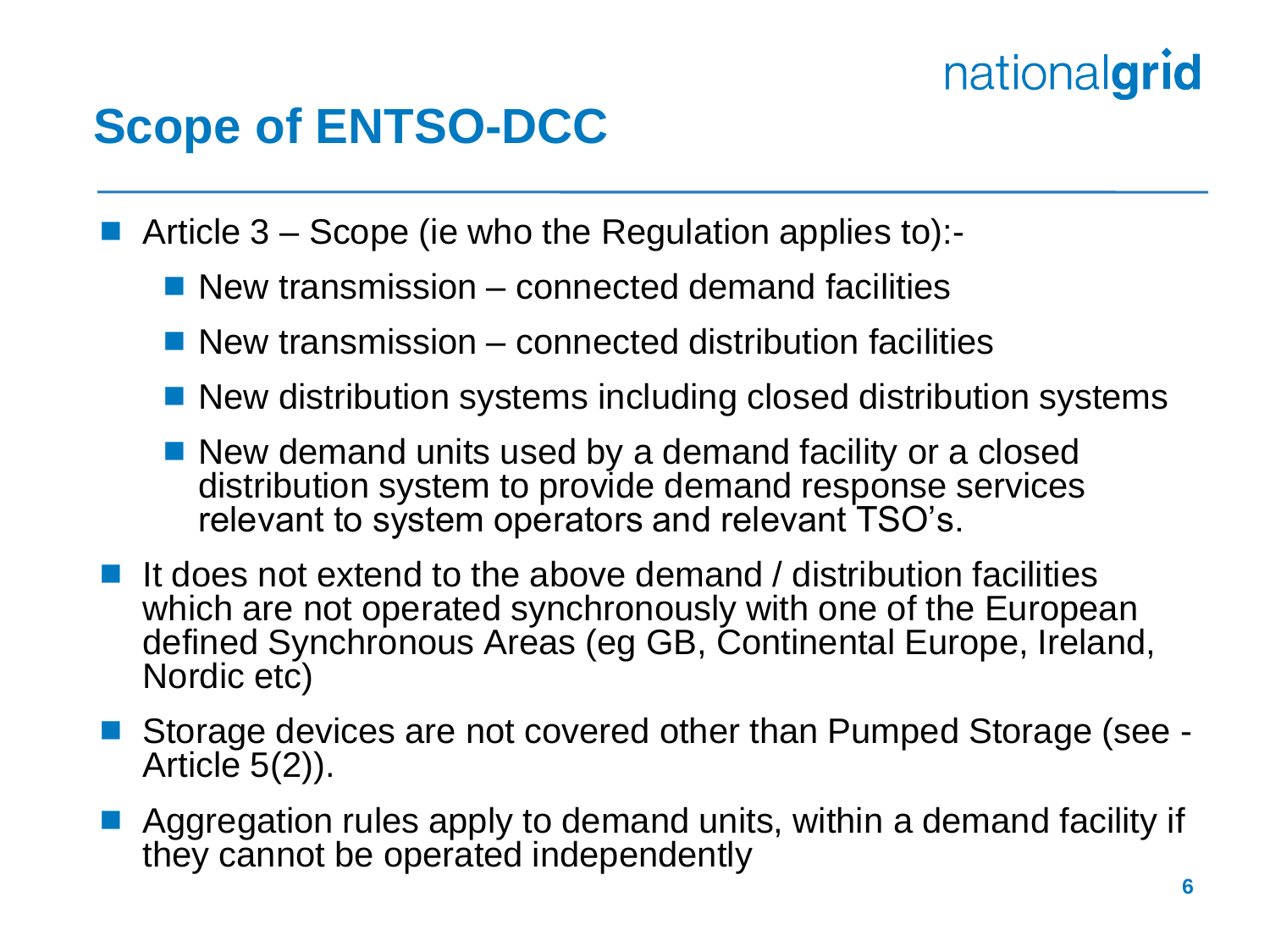### **Application to Existing Demand Facilities / Distribution Facilities**

- Article 4 Existing Demand Facilities / Distribution Facilities are not subject to these requirements except if:-
	- $\blacksquare$  It is above 1000V and has been substantially modified
	- The Regulatory Authority or Member State decides to make an existing demand facility / distribution facility to all or some of the requirements in accordance with Article 4 Paragraphs 3 – 5
- An existing Demand / Distribution Facility is classed as:-
	- One which is already connected on the date of Entry into Force
	- $\blacksquare$  One which has signed a final and binding contract for main plant within 2 years of entry into Force of this Regulation
	- A Member State under specified circumstances may determine if the Demand / Distribution Facility is new or existing
- Where the requirements are deemed to apply to an existing Demand Facility / Distribution Facility they must be subject to a full and transparent cost benefit analysis
- **7** The relevant TSO may assess the application of some or all of the provisions of this Regulation to existing demand / distribution facilities every three years subject to Articles  $3 - 5$ .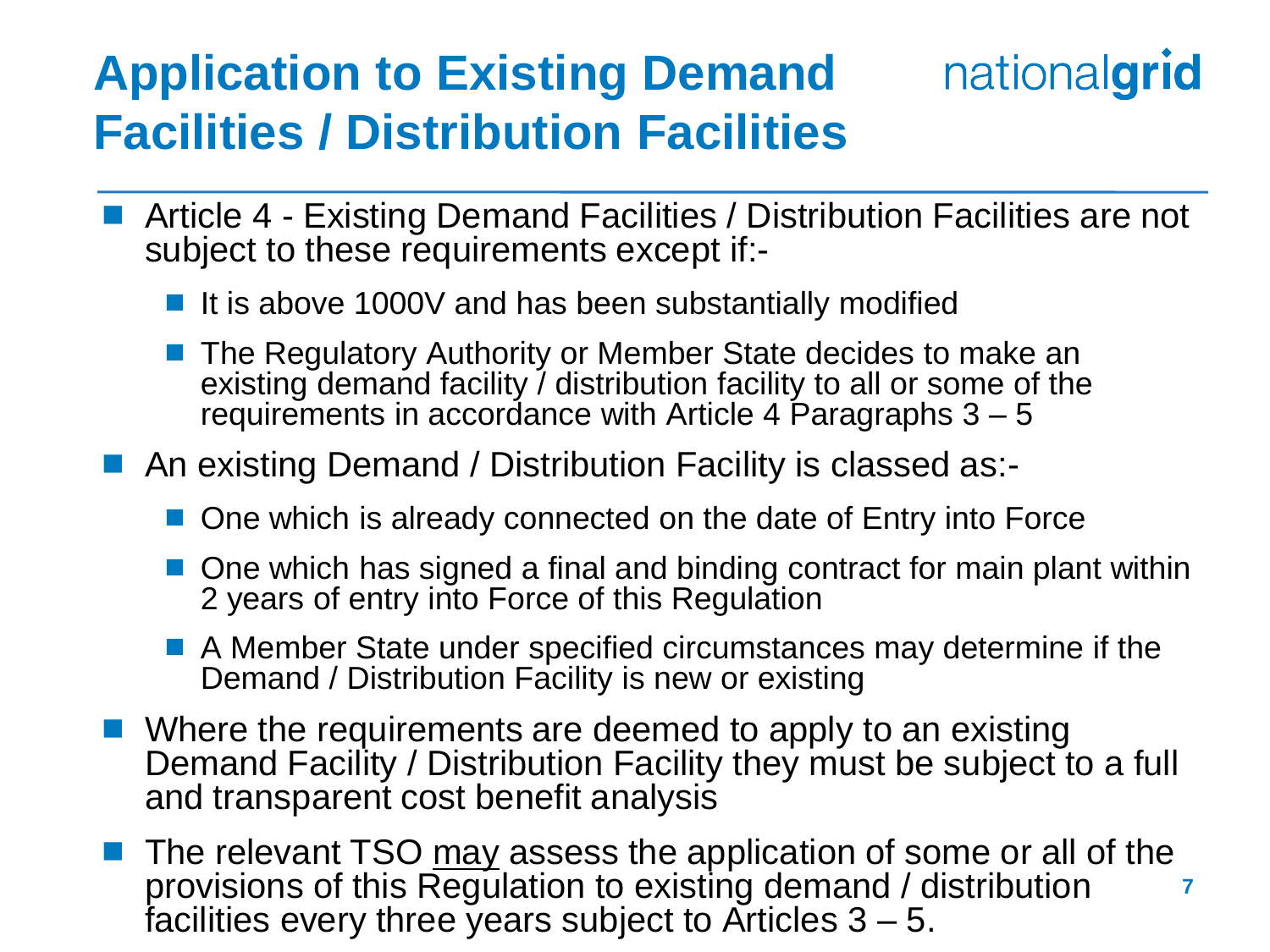#### **Pumped Storage Pant**

- The Regulation does not apply to Pumped Storage Plant with both generating and pumping modes of operation
- Any pumping module within a pumped storage station that only provides pumping shall be treated as a Demand facility and will have to comply with the requirements of the Code
- For industrial sites, with an Embedded Power Generating Module may agree with the TSO on conditions for disconnection of critical loads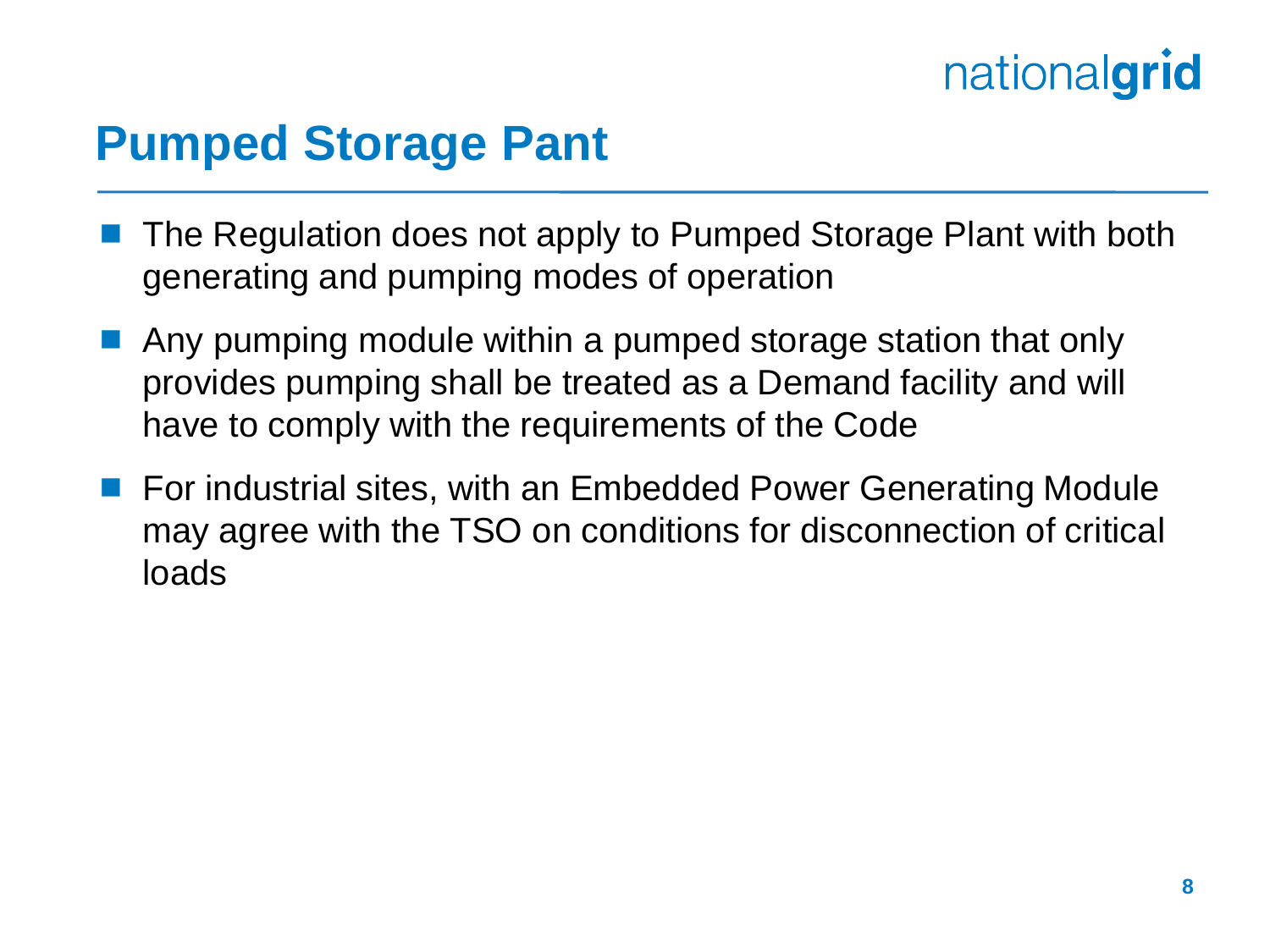## **Title II – Technical Requirements Transmission Connected Distribution** nationalgrid **Facilities / Distribution System**

- Article 12 Frequency Range (Annex I)
- Article 13 Voltage Ranges (Annex II)
- Article 14 Short Circuit Requirements
- Article 15 Reactive Power Requirements
- Article 16 Protection Requirements
- Article 17 Control Requirements
- Article 18 Information Exchange (eg operational metering)
- Article 19 Demand Disconnection and Reconnection
	- **Low Frequency Demand Disconnection**
	- **Low Voltage Demand Disconnection**
- Article 20 Power Quality
- Article 21 Simulation Models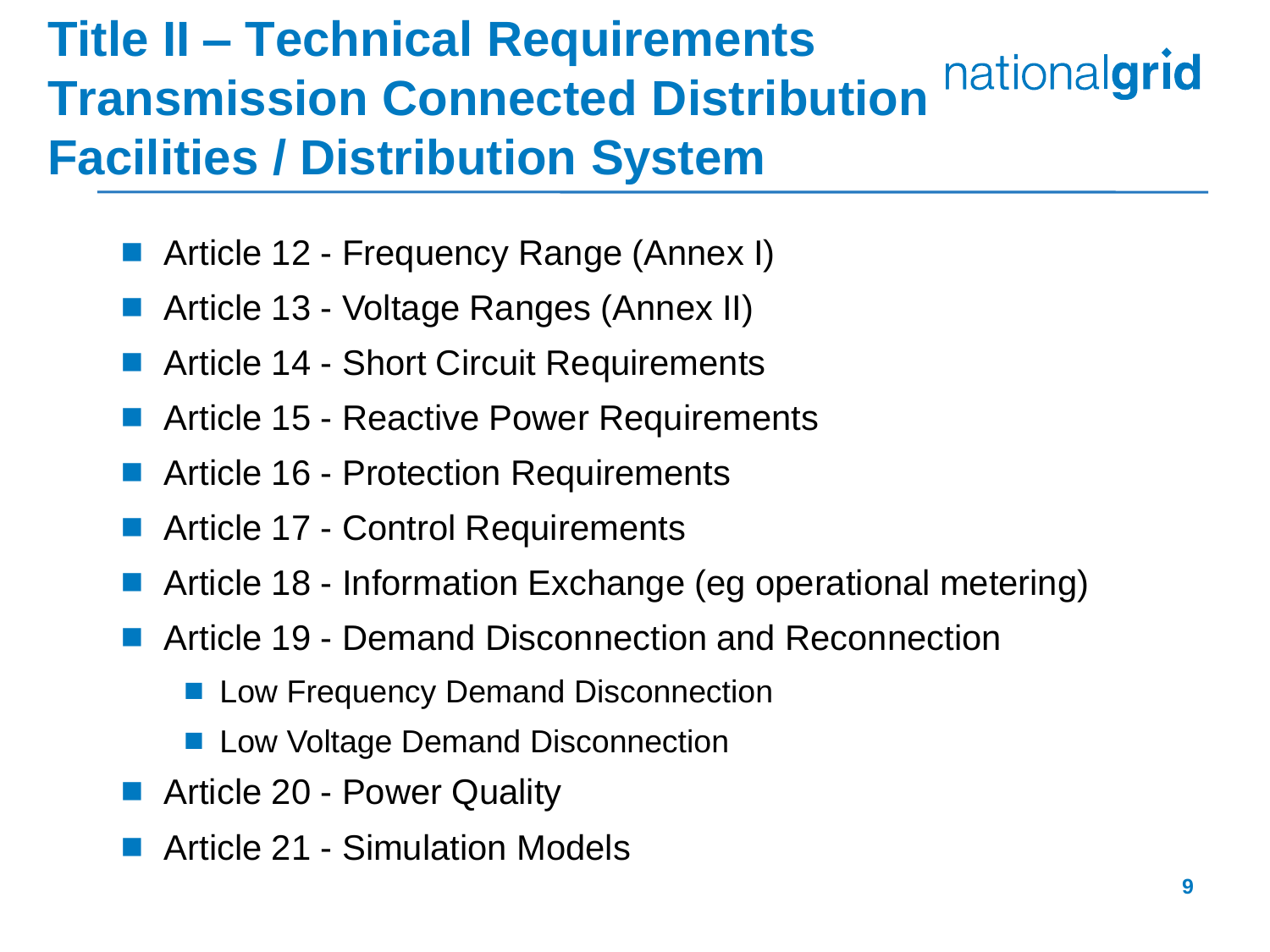#### nationalgrid **Title III – Demand Response Services provided to System Operators**

- Remotely Controlled (Article 28)
	- Demand response active power control
	- Demand response reactive power control
	- Demand response transmission constraint management
- **Autonomously controlled** 
	- Demand response system frequency control (Article 29)
	- Demand response very fast active power control (Article 30)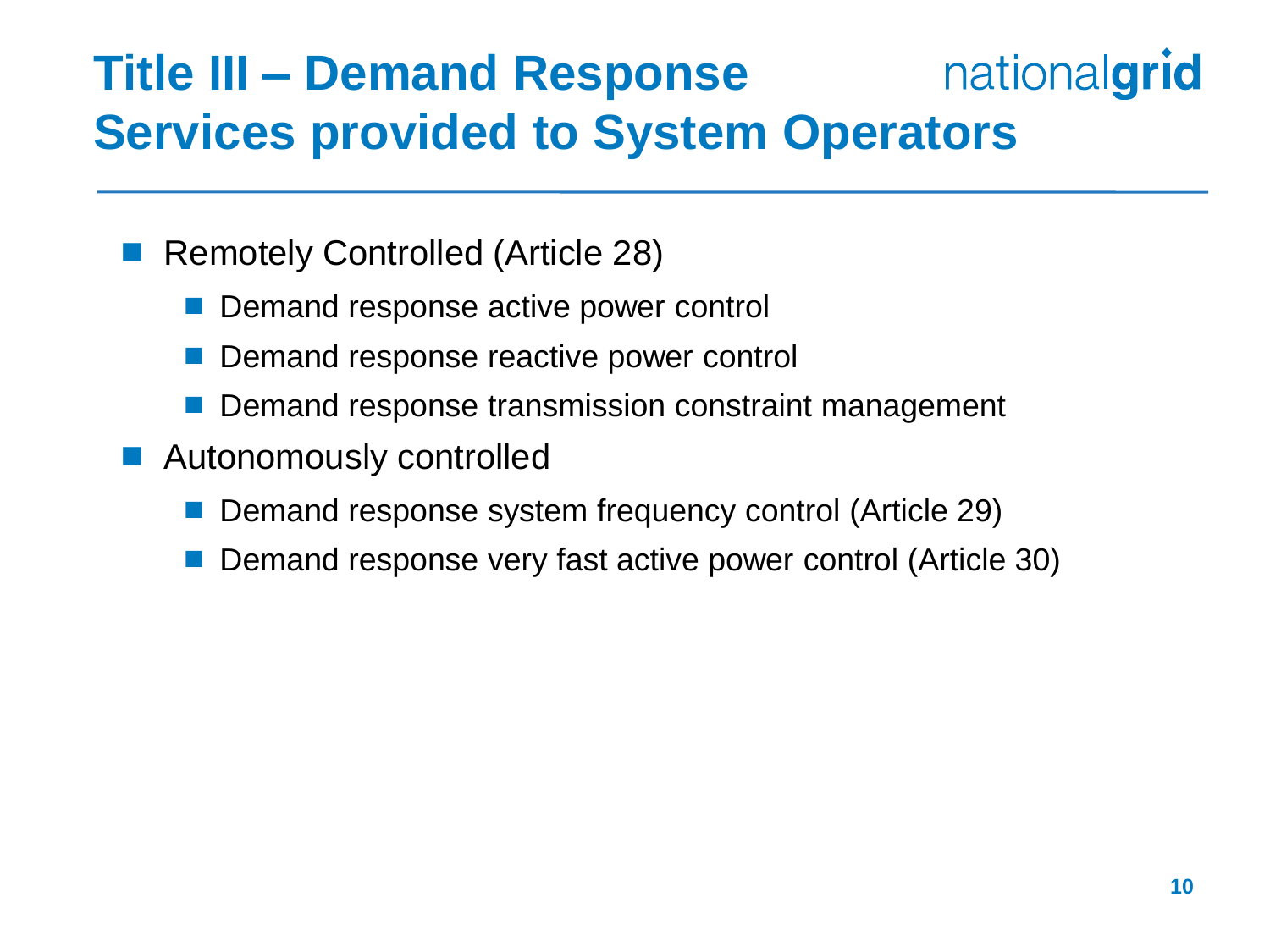#### **Title II – General Requirements**



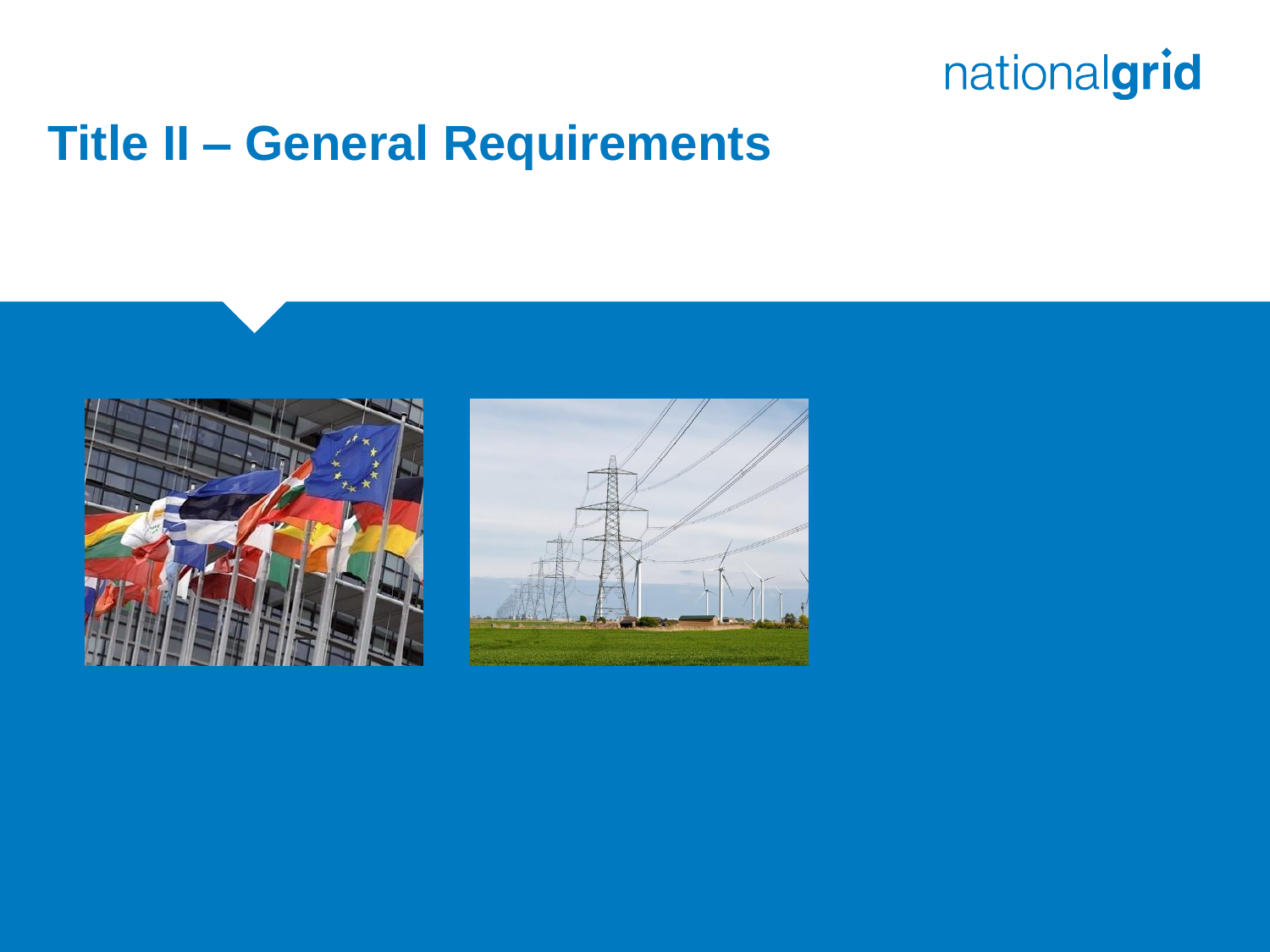### **Article 12 – Frequency Range – Annex 1**

| <b>Synchronous Area</b> | <b>Frequency Range</b> | <b>Time period for operation</b>                                |
|-------------------------|------------------------|-----------------------------------------------------------------|
| <b>Great Britain</b>    | $47.0$ Hz $- 47.5$ Hz  | 20 seconds                                                      |
|                         | $47.5$ Hz $-$ 48.5 Hz  | 90 minutes                                                      |
|                         | 48.5 Hz $-$ 49.0 Hz    | To be specified by each<br>TSO, but not less than 90<br>minutes |
|                         | $49.0$ Hz $-51.0$ Hz   | Unlimited                                                       |
|                         | $51.0$ Hz $-51.5$ Hz   | 90 minutes                                                      |
|                         | $51.5$ Hz $-52.0$ Hz   | 15 minutes                                                      |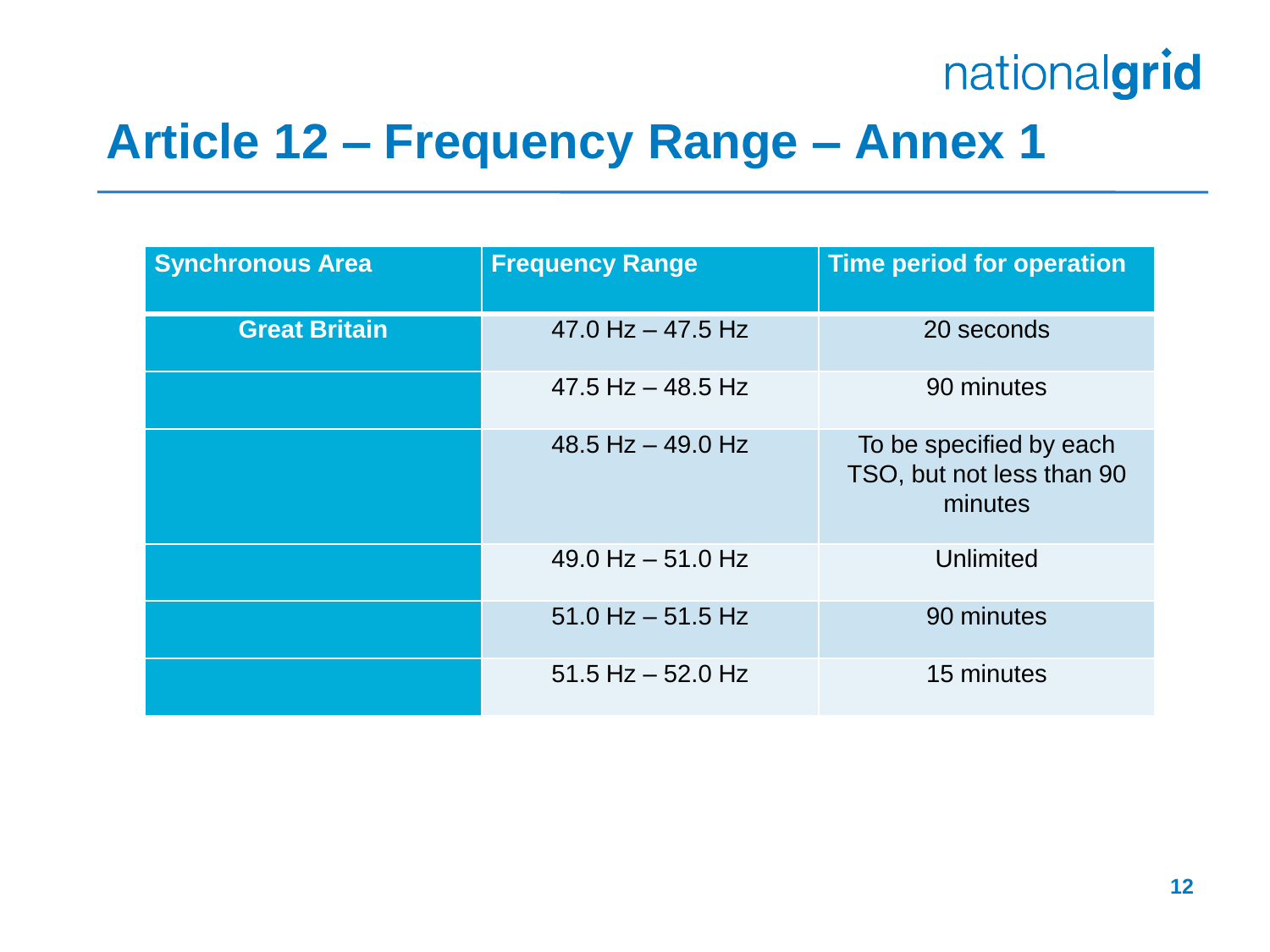

#### **Article 12 – Frequency Range**

- **Applies to all Transmission connected Demand Facilities,** Transmission Connected distribution facilities and Transmission Connected distribution Systems.
- Wider frequency ranges or longer minimum operating times may be agreed with the Relevant TSO.
- Consistent with current requirements of CC.6.1.3 of Grid Code.
- Proposed time range in the frequency range 48.5Hz 49Hz would be set at 90 minutes.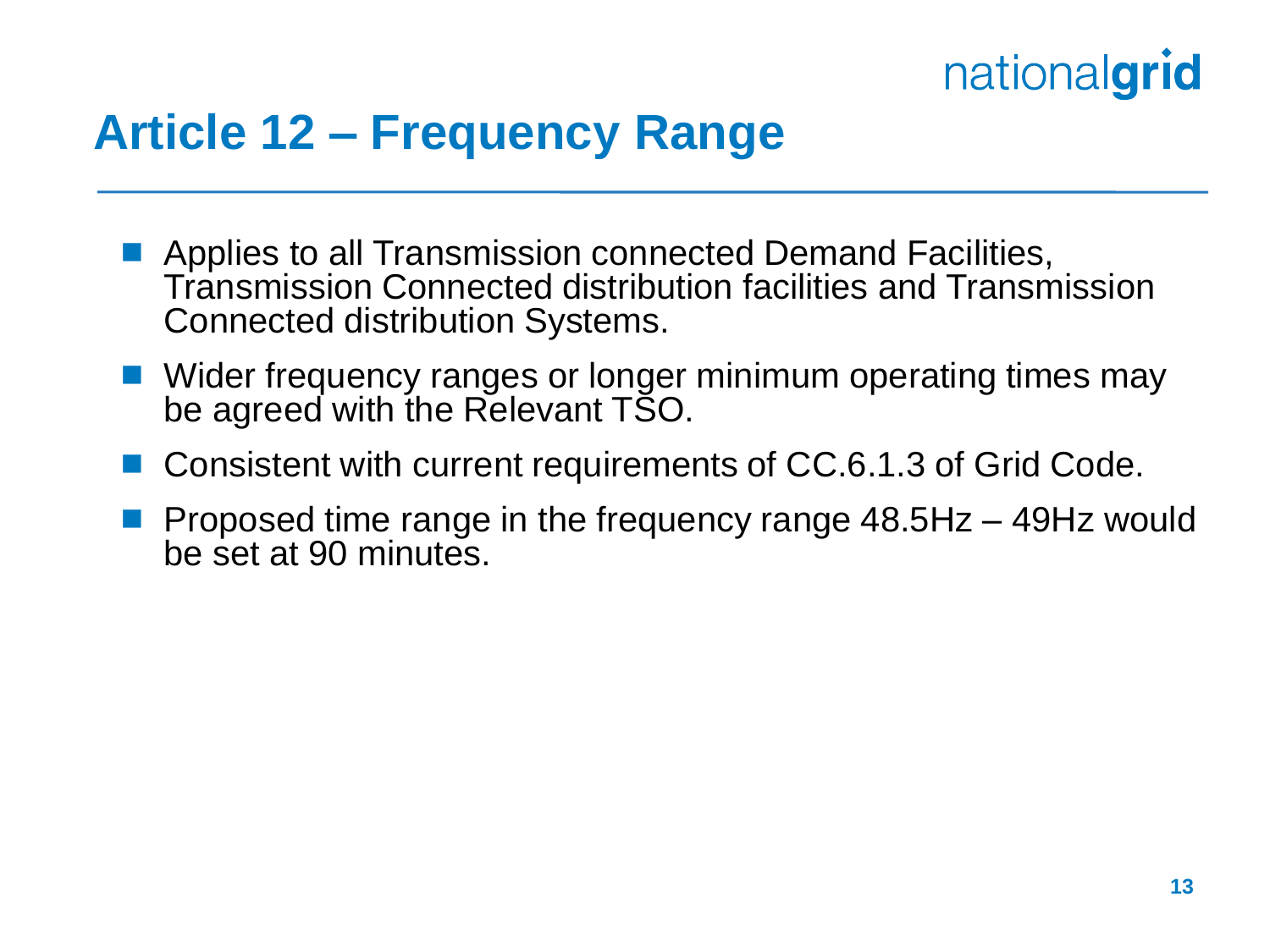### **Article 13 – Voltage Range – Annex II**

| <b>Synchronous Area</b> | <b>Voltage Range</b>  | Time period for operation |
|-------------------------|-----------------------|---------------------------|
| <b>Great Britain</b>    | $0.9$ p.u $-$ 1.1 p.u | Unlimited                 |

**Table 2- Voltage Ranges for Transmission Connected demand facilities and distribution Connected distribution facility / systems in p.u between 110kV and 300kV**

| <b>Synchronous Area</b> | <b>Voltage Range</b>   | Time period for operation |
|-------------------------|------------------------|---------------------------|
| <b>Great Britain</b>    | $0.9$ p.u $-1.05$ p.u  | <b>Unlimited</b>          |
|                         | $1.05$ p.u $-1.10$ p.u | 15 minutes                |

**Table 2- Voltage Ranges for Transmission Connected demand facilities and distribution Connected distribution facility / systems in p.u between 300kV and 400kV**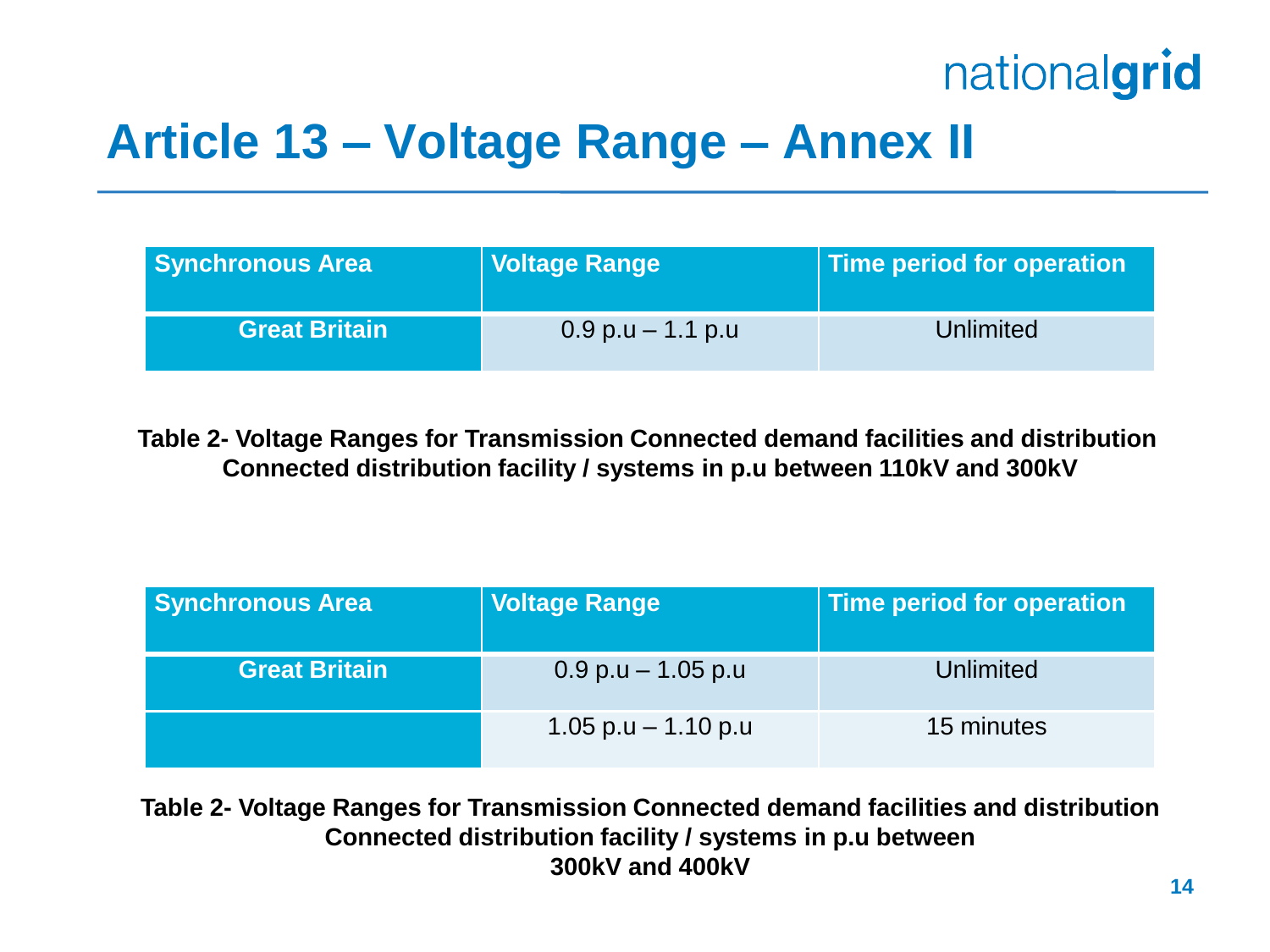#### **Article 13 – Voltage Range**

- **Applies to all Transmission connected Demand Facilities,** Transmission Connected Distribution facilities and Transmission Connected Distribution Systems.
- **If required by the relevant TSO a Demand Facility / Distribution** Facility / System shall be capable of automatic disconnection at specified voltages. The terms and settings for automatic disconnection shall be agreed between the TSO and Demand Facility / DSO.
- **For Connections below 110kV the voltage range at the Connection** Point will be specified by the TSO. It is assumed current GB practice would continue to apply of  $\pm 6\%$ .
- Current GB proposals are consistent with DCC other than voltage range between 132kV and 110kV which in GB are  $\pm 6\%$  and under DCC are  $\pm$ 10%.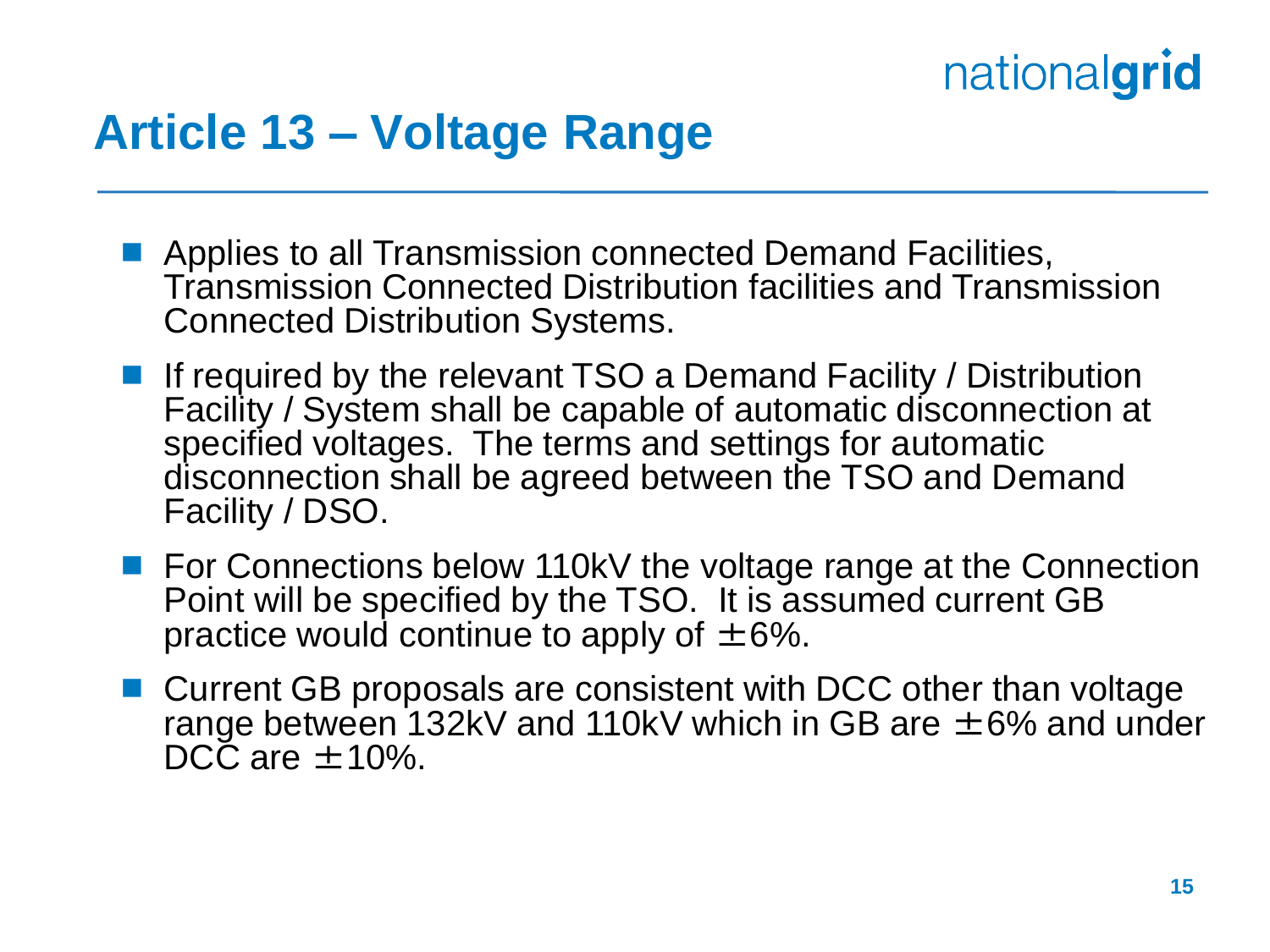## **Article 14 – Short Circuit Requirements (1)**

- $(1)$  Based on the rated short-circuit withstand capability of its transmission network elements, the relevant TSO shall specify the maximum short-circuit current at the connection point that the transmission-connected demand facility or the transmission-connected distribution system shall be capable of withstanding.
- (2) The relevant TSO shall deliver to the transmission-connected demand facility owner or the transmission-connected distribution system operator an estimate of the minimum and maximum short-circuit currents to be expected at the connection point as an equivalent of the network.
- $\blacksquare$  (3) After an unplanned event, the relevant TSO shall inform the affected transmission-connected demand facility owner or the affected transmissionconnected distribution system operator as soon as possible and no later than one week after the unplanned event, of the changes above a threshold for the maximum short-circuit current that the affected transmission-connected demand facility or the affected transmission-
- (4) The threshold set in paragraph 3 shall either be specified by the transmissionconnected demand facility owner for its facility, or by the transmissionconnected distribution system operator for its network.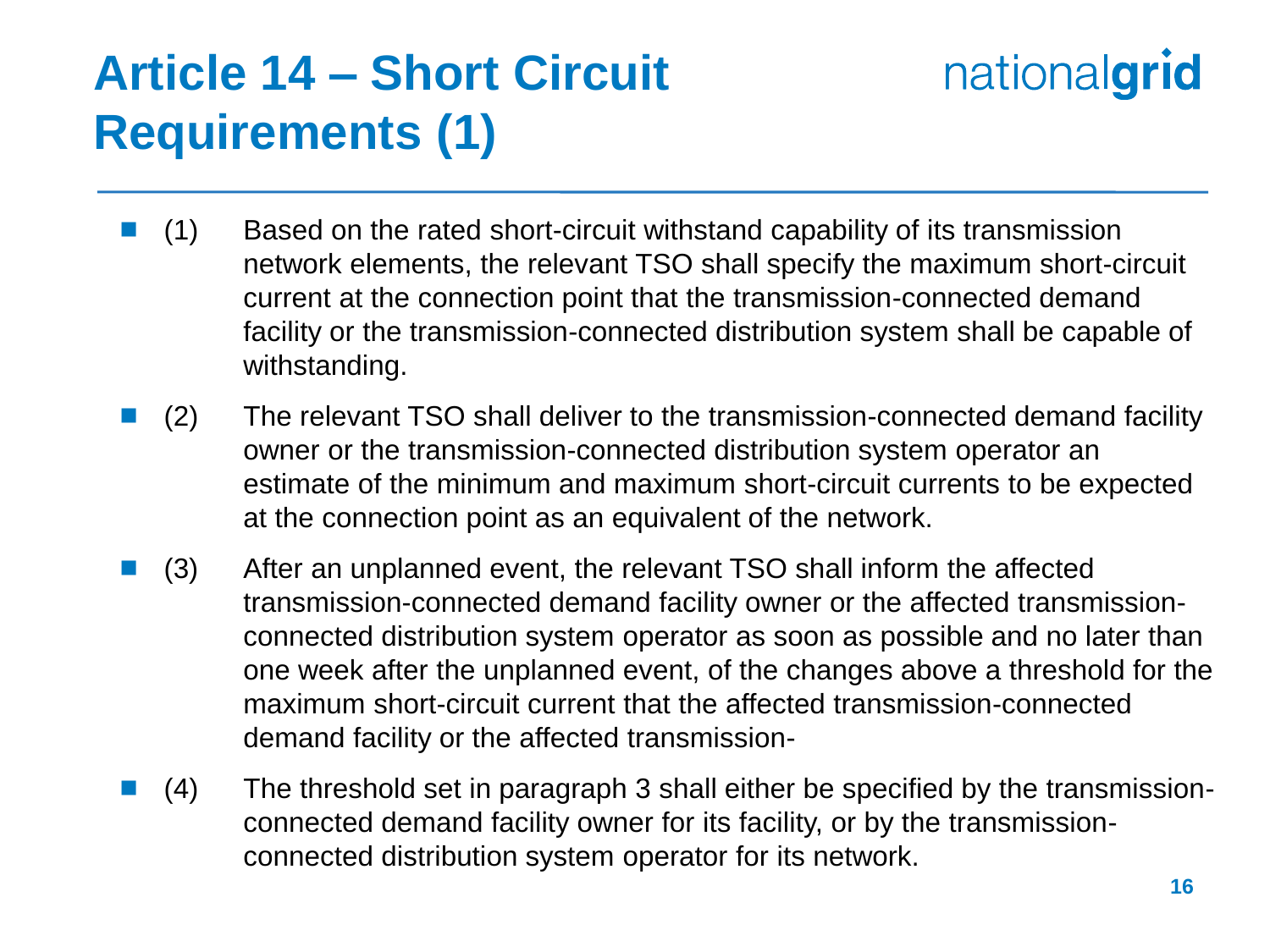## **Article 14 – Short Circuit Requirements (2)**

- (5) Before a planned event, the relevant TSO shall inform the affected transmission-connected demand facility owner or the affected transmissionconnected distribution system operator, as soon as possible and no later than one week before the planned event, of the changes above a threshold for the maximum short-circuit current that the affected transmission-connected demand facility or the affected transmission-connected distribution system shall be able to withstand from the relevant TSO's network, in accordance with paragraph 1.
- (6) The threshold set in paragraph 5 shall either be specified by the transmissionconnected demand facility owner for its facility, or by the transmissionconnected distribution system operator for its network.
- (7) The relevant TSO shall request information from a transmission-connected demand facility owner or a transmission-connected distribution system operator concerning the contribution in terms of short-circuit current from that facility or network. As a minimum, the equivalent modules of the network shall be delivered and demonstrated for zero, positive and negative sequences.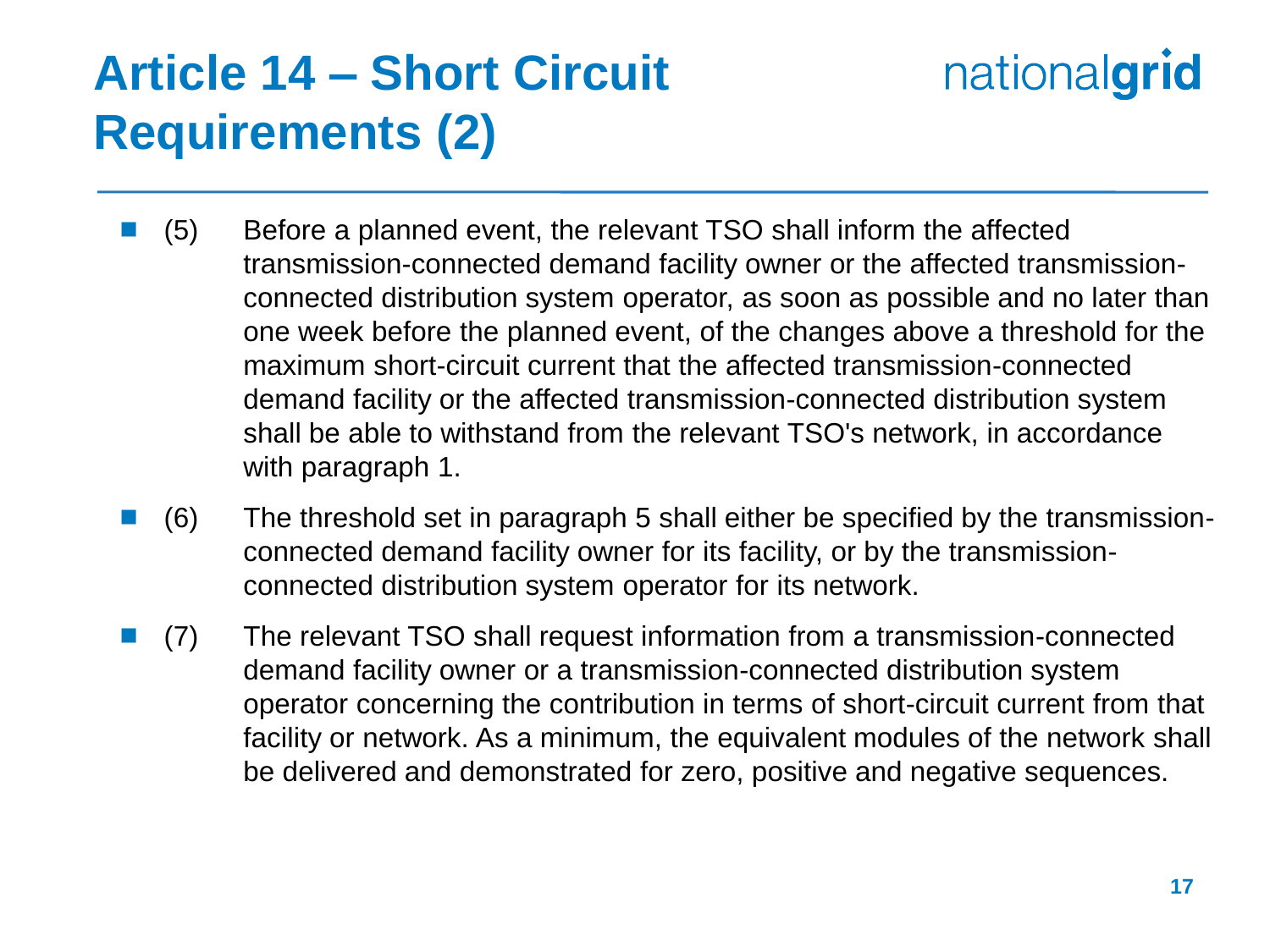## **Article 14 – Short Circuit Requirements (3)**

- (8) After an unplanned event, the transmission-connected demand facility owner or the transmission-connected distribution system operator shall inform the relevant TSO, as soon as possible and no later than one week after the unplanned event, of the changes in short-circuit contribution above the threshold set by the relevant TSO.
- (9) Before a planned event, the transmission-connected demand facility owner or the transmission-connected distribution system operator shall inform the relevant TSO, as soon as possible and no later than one week before the planned event, of the changes in short-circuit contribution above the threshold set by the relevant TSO.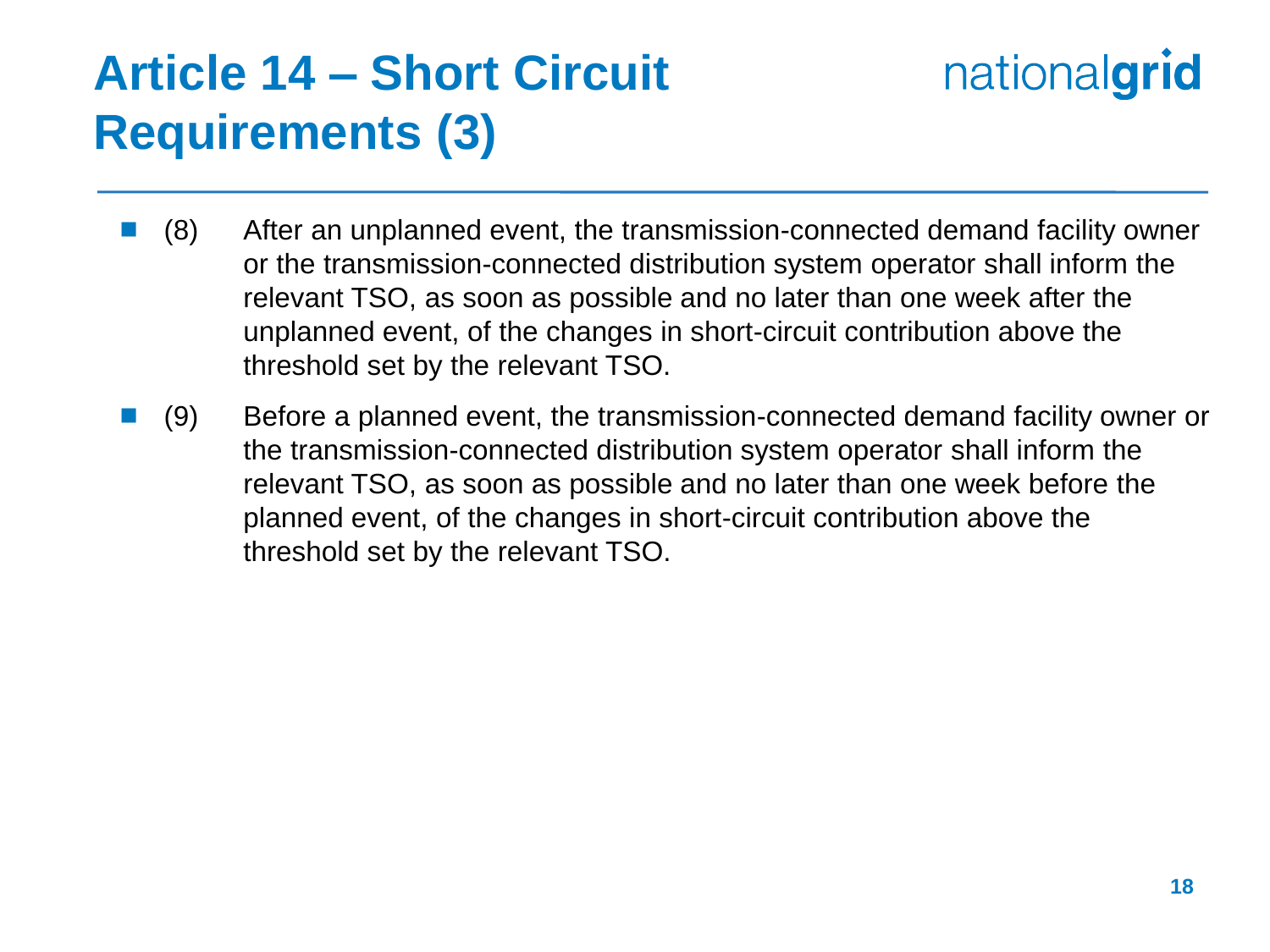### **Article 14 – Short Circuit Requirements**

- Article 14 of DCC does contain some requirements which on first appearance raise a number of questions particularly in relation to general practice and health and safety
- During the drafting process these issues were discussed at length and it was agreed and accepted that current GB practice can continue to apply unchanged without causing a conflict with DCC.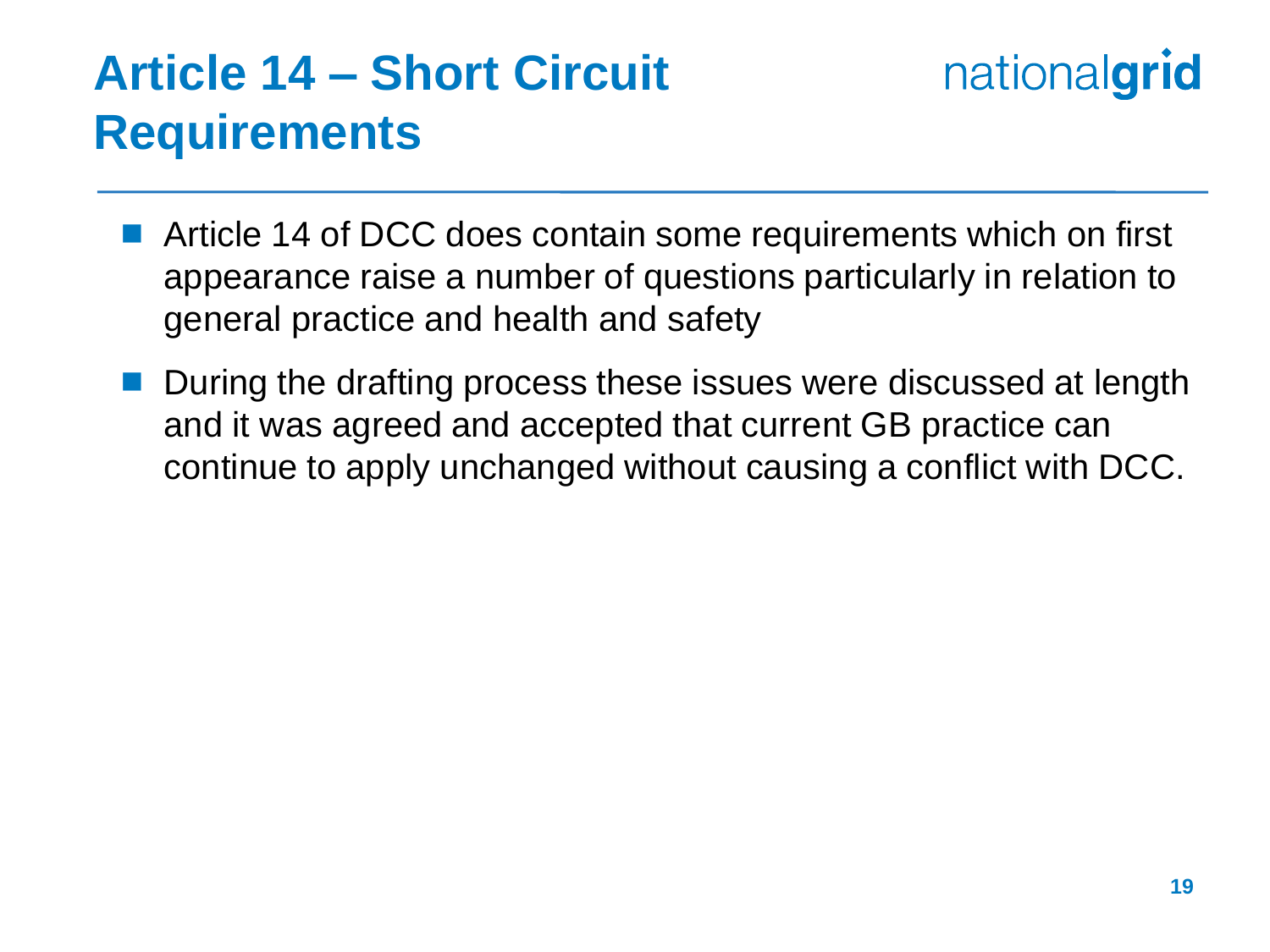#### nationalgrid **Article 14 – Short Circuit Requirements – Comparison with GB**

| <b>DCC Requirement</b> | <b>GB Grid Code</b>                                                                                                                          |
|------------------------|----------------------------------------------------------------------------------------------------------------------------------------------|
| Article 14(1)          | PC.4.3.2, PC.7.4, PC.A - Part 3,<br>CC.7.7. It is not however clear if the<br>Grid Code mandates the provision<br>of plat withstand ratings. |
| Article $14(2)$        | PC.4.3.2, PC.7.4, PC.A - Part 3 -<br>No obligation under GB Grid Code<br>to provide minimum Short Circuit<br><b>Currents</b>                 |
| Article $14(3)$        | OC7, OC7.4.6, OC7.4.6.1, OC7.6,<br>and OC10.4.1.2                                                                                            |
| Article $14(4)$        | OC7, OC7.4.6, OC7.6.6, OC7.6.<br>and OC10.4.1.2                                                                                              |
| Article 14(5)          | OC2, OC2.4.1.3.5                                                                                                                             |
| Article 14(6)          | PC.A.2.2.6, OC2, PC.A.1.2                                                                                                                    |
| Article 14(7)          | PC.A.2.2, PC.A.2.5.6                                                                                                                         |
| Article 14(8)          | OC 7, OC 7.4.6, OC7.6 and<br>OC10.4.1.1                                                                                                      |
| Article 14(9)          | $PC.A.1.2, PC.A2.5.6 / OC2 -$<br>Requires further checking.                                                                                  |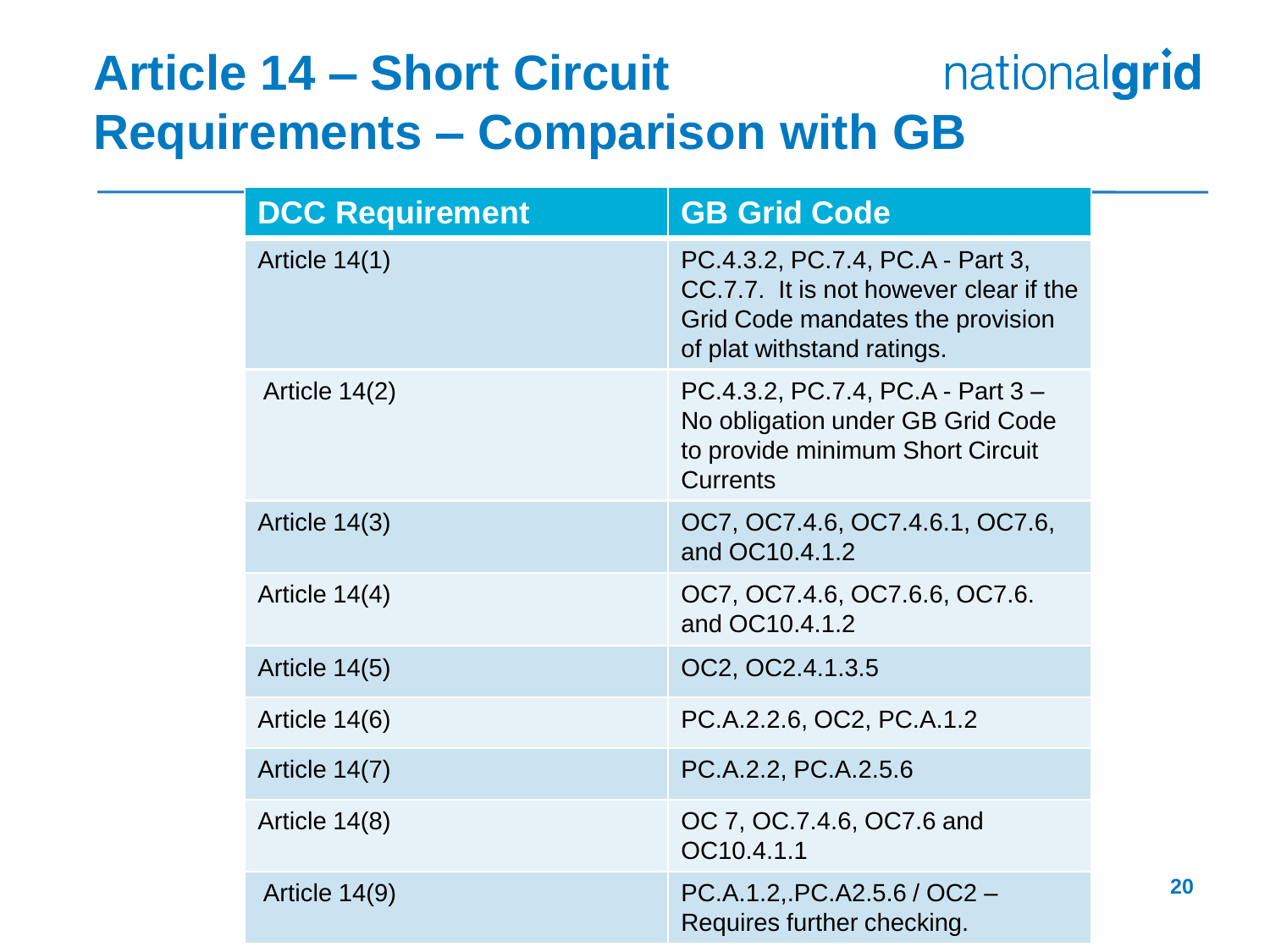## **Article 15 – Reactive Power Requirements (1)**

- (1) Transmission-connected demand facilities and transmission- connected distribution systems shall be capable of maintaining their steady-state operation at their connection point within a reactive power range specified by the relevant TSO, according to the following conditions:
- (a) for transmission-connected demand facilities, the actual reactive power range specified by the relevant TSO for importing and exporting reactive power shall not be wider than 48 percent of the larger of the maximum import capacity or maximum export capacity (0.9 power factor import or export of active power), except in situations where either technical or financial system benefits are demonstrated, for transmission-connected demand facilities, by the transmission-connected demand facility owner and accepted by the relevant TSO;
- (b) for transmission-connected distribution systems, the actual reactive power range specified by the relevant TSO for importing and exporting reactive power shall not be wider than:
- (i) 48 percent (i.e. 0.9 power factor) of the larger of the maximum import capability or maximum export capability during reactive power import (consumption); and
- (ii) 48 percent (i.e. 0.9 power factor) of the larger of the maximum import capability or maximum export capability during reactive power export (production);
- except in situations where either technical or financial system benefits are proved by the relevant TSO and the transmission-connected distribution system operator through joint analysis;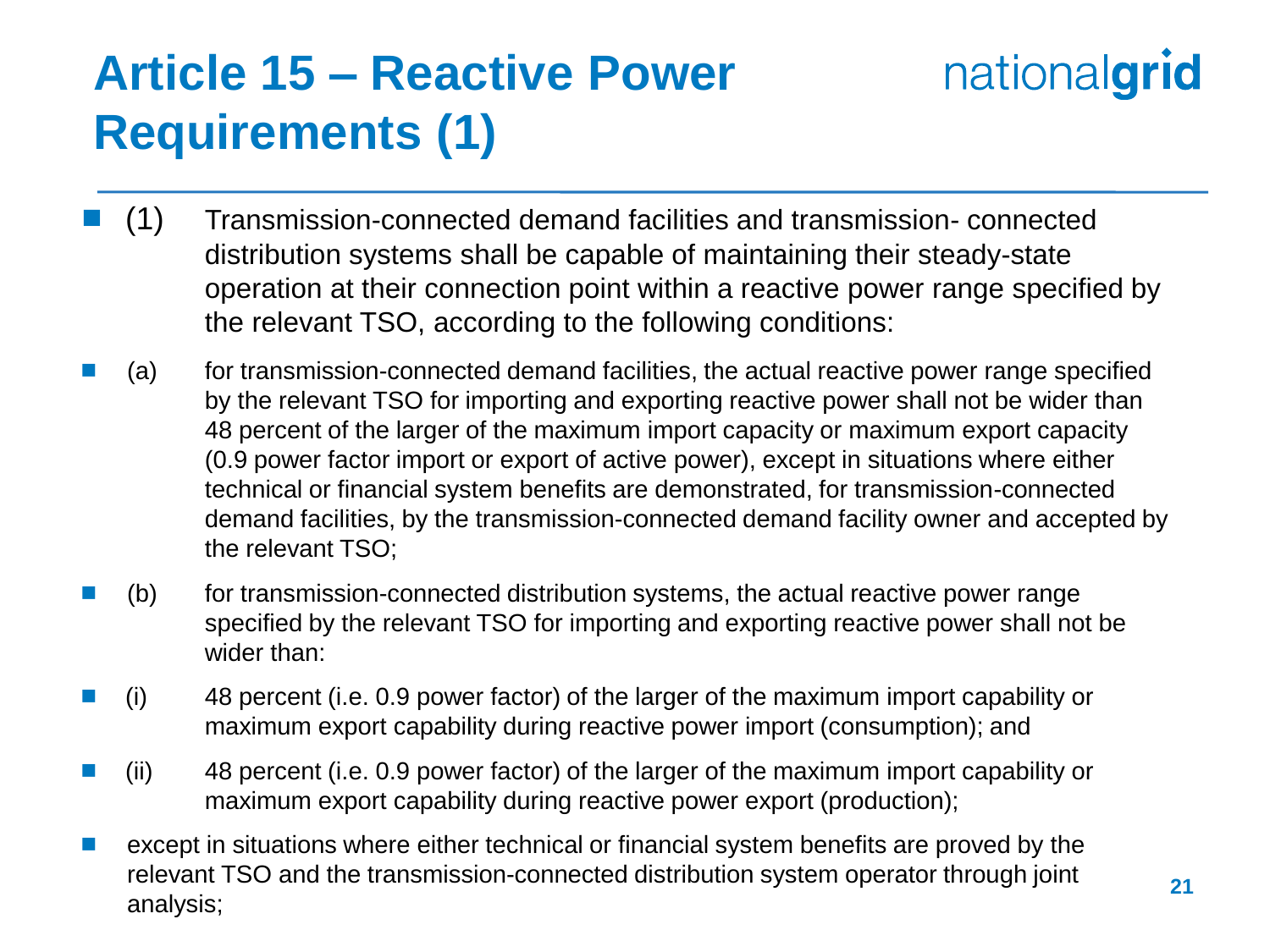## **Article 15 – Reactive Power Requirements (2)**

- (c) the relevant TSO and the transmission-connected distribution system operator shall agree on the scope of the analysis, which shall address the possible solutions, and determine the optimal solution for reactive power exchange between their systems, taking adequately into consideration the specific system characteristics, variable structure of power exchange bidirectional flows and the reactive power capabilities in the distribution system
- (d) the relevant TSO may establish the use of metrics other than power factor in order to set out equivalent reactive power capability ranges;
- (e) the reactive power range requirement values shall be met at the connection point;
- by way of derogation from point (e), where a connection point is shared between a power generating module and a demand facility, equivalent requirements shall be met at the point defined in relevant agreements or national law.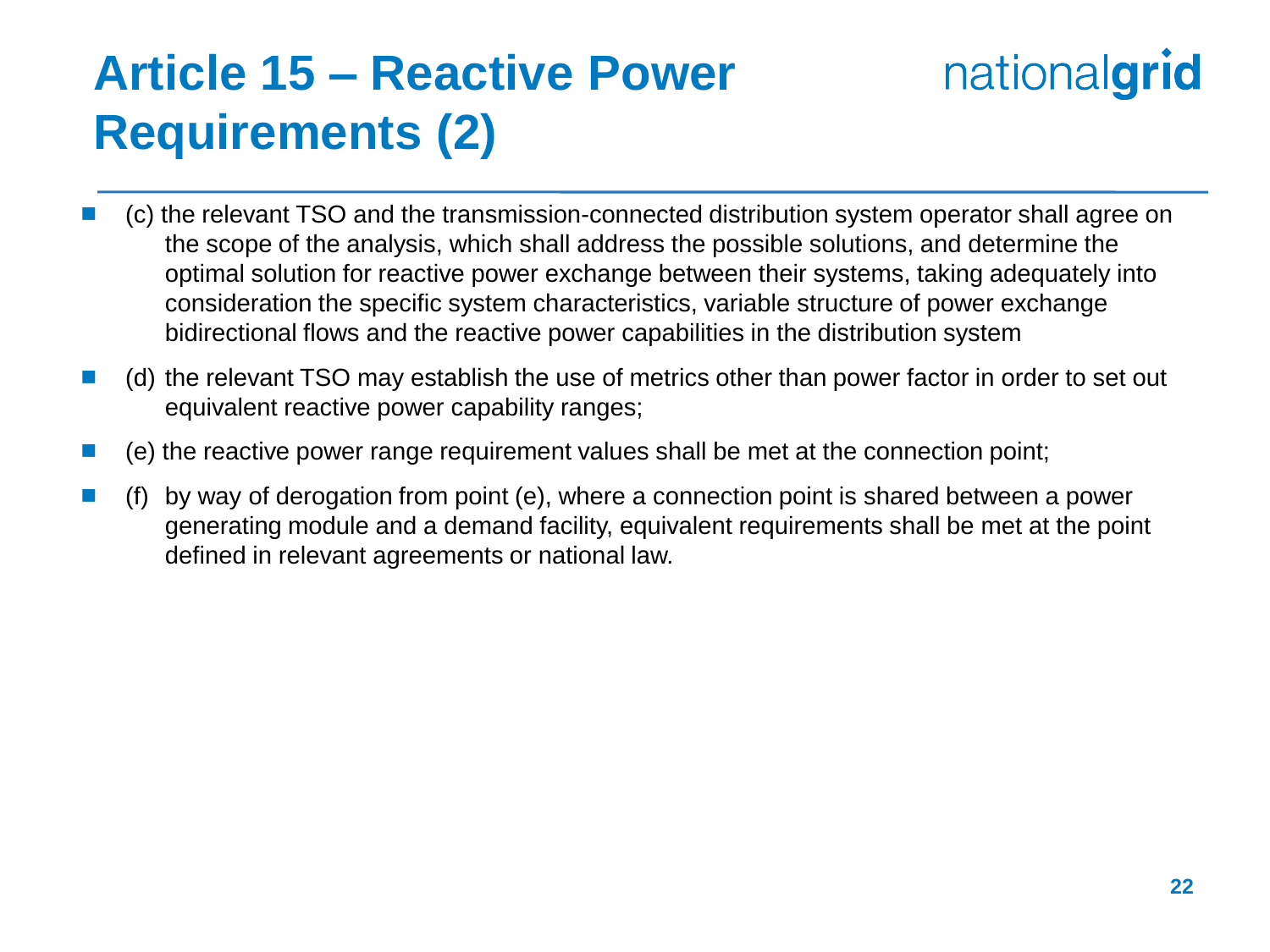## **Article 15(1) – Reactive Power Requirements (1)**

### nationalgrid





**Transmission Connected Demand Facility or Distribution Facility/System Maximum Power Factor Ranges**

**0.9 Power Factor Lead (48% Maximum Import) 0.9 Power Factor Lag (48% Maximum Export)**

Example – A Connection Point to the Transmission System has an Import (Demand) of 100MW and an Export (Generation of 100MW).

The Maximum Reactive Power Range that the TO can specify at the Connection Point cannot exceed 0.9 Power Factor Lead to 0.9 Power Factor lag (or 48MVAr import to 48MVAr export)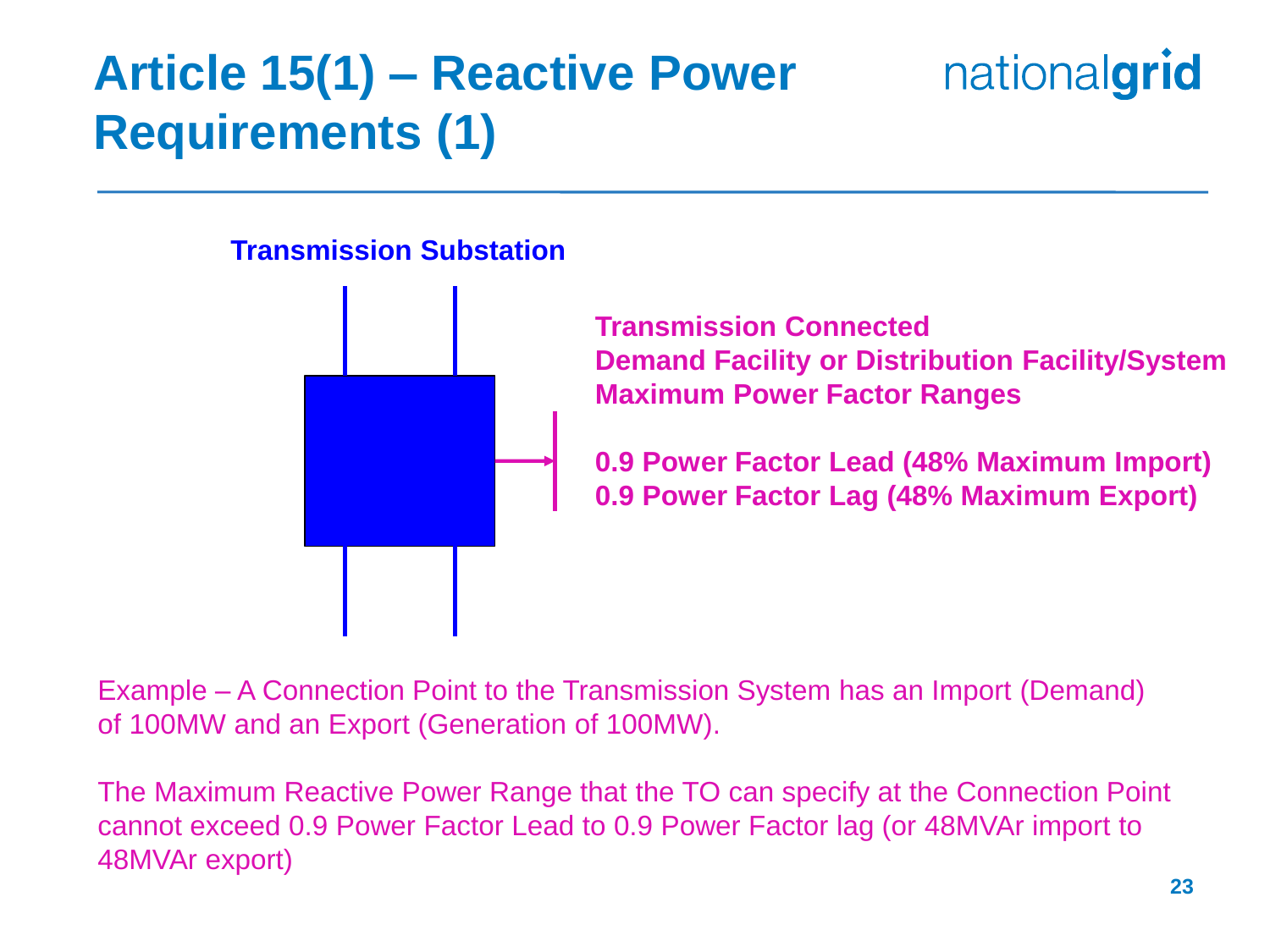## **Article 15(1) – Reactive Power Requirements (2)**



- This requirement is new to the GB Grid Code
- Scope exists for optimal solutions on reactive power transfer between the TO and Demand Facility / Distribution System but the reactive range cannot be greater than 0.9 Power Factor lead to 0.9 Power Factor lag.
- **The Relevant TO may use other metrics other than power factor to** set the equivalent ranges (eg %, p.u, Q/Pmax, MVAr etc).
- The requirements apply at the Connection Point
- For connection points shared between Power Generating Modules and Demand Facilities any derogation sought in relation to the Connection Point shall be met at that Point and defined in the relevant agreements.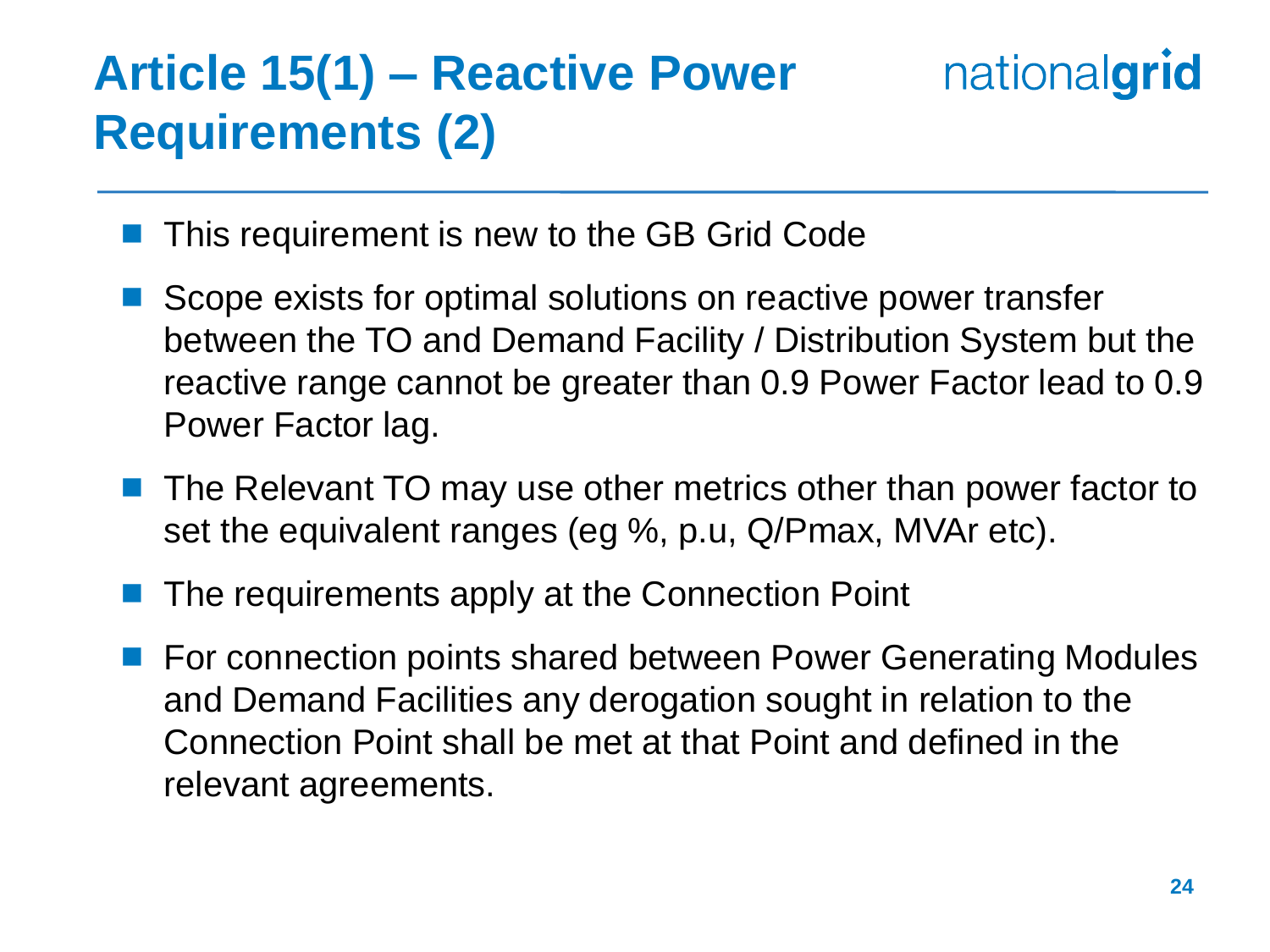### **Article 15(2) - (4) – Reactive Power Requirements**

- (2) The relevant TSO may require that transmission-connected distribution systems have the capability at the connection point to not export reactive power (at reference 1 pu voltage) at an active power flow of less than 25% of the maximum import capability. Where applicable, Member States may require the relevant TSO to justify its request through a joint analysis with the transmission-connected distribution system operator. If this requirement is not justified based on the joint analysis, the relevant TSO and the transmissionconnected distribution system operator shall agree on necessary requirements according to the outcomes of a joint analysis.
- (3) Without prejudice to point (b) of paragraph 1, the relevant TSO may require the transmission-connected distribution system to actively control the exchange of reactive power at the connection point for the benefit of the entire system. The relevant TSO and the transmission-connected distribution system operator shall agree on a method to carry out this control, to ensure the justified level of security of supply for both parties. The justification shall include a roadmap in which the steps and the timeline for fulfilling the requirement are specified.
- system operator may require the relevant TSO to consider its transmission<sub>25</sub> (4) In accordance with paragraph 3, the transmission-connected distribution connected distribution system for reactive power management.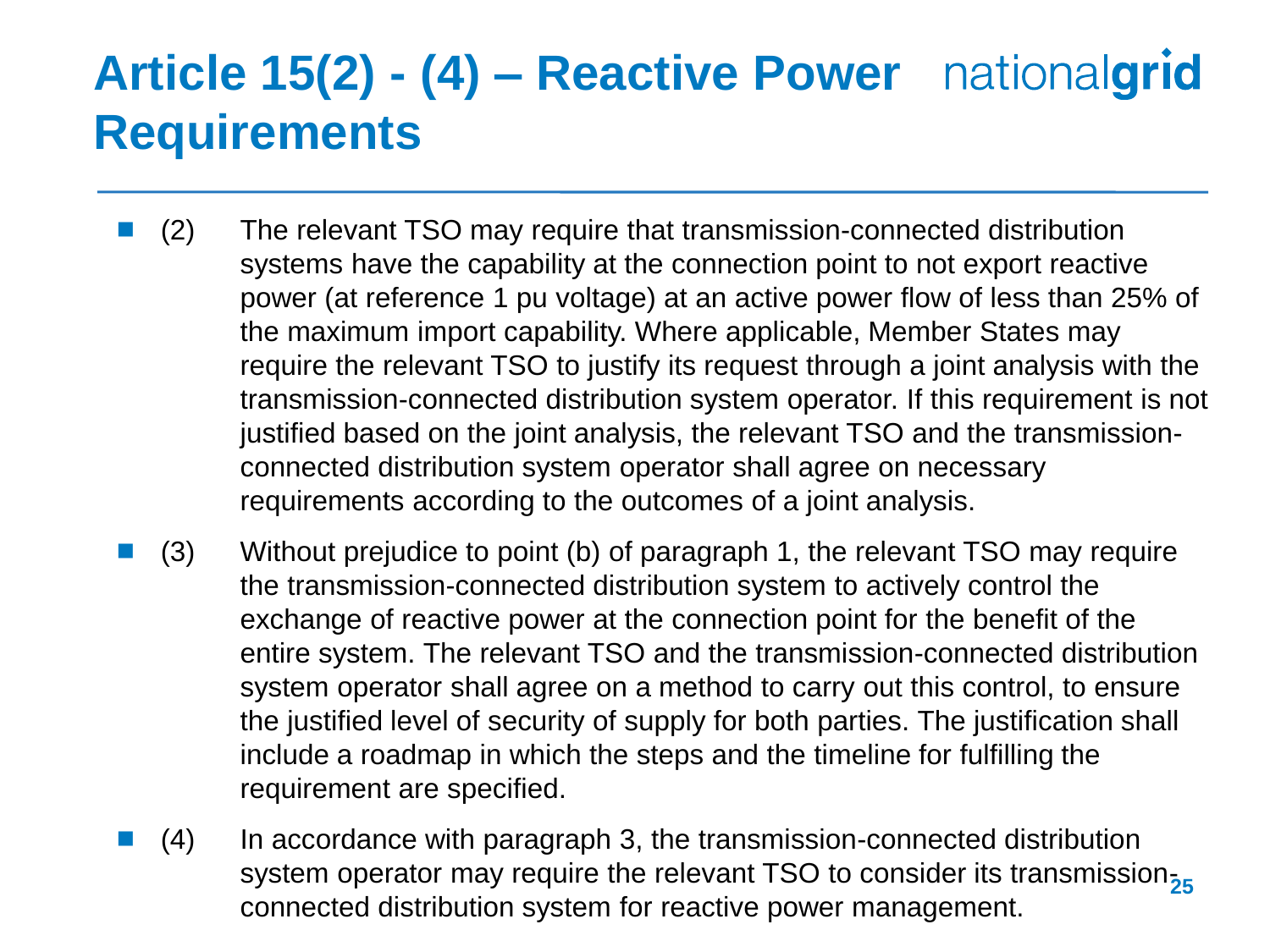## **Article 15(2) – (4) – Reactive Power Requirements**

#### **Transmission Substation**



**Transmission Connected Distribution System**

**The TSO may require that Transmission Connected Distribution Systems have the Capability at the connection point not to export reactive power (at reference 1p.u) at an active power flow of less than 25% of the maximum Import capacity.** 

Example – A Connection Point to the Transmission System has an Maximum Import Capacity (Demand) of 100MW. If the demand at that Connection Point falls to 25MW at a Point in time then there should be no export of Reactive Power at that Connection Point.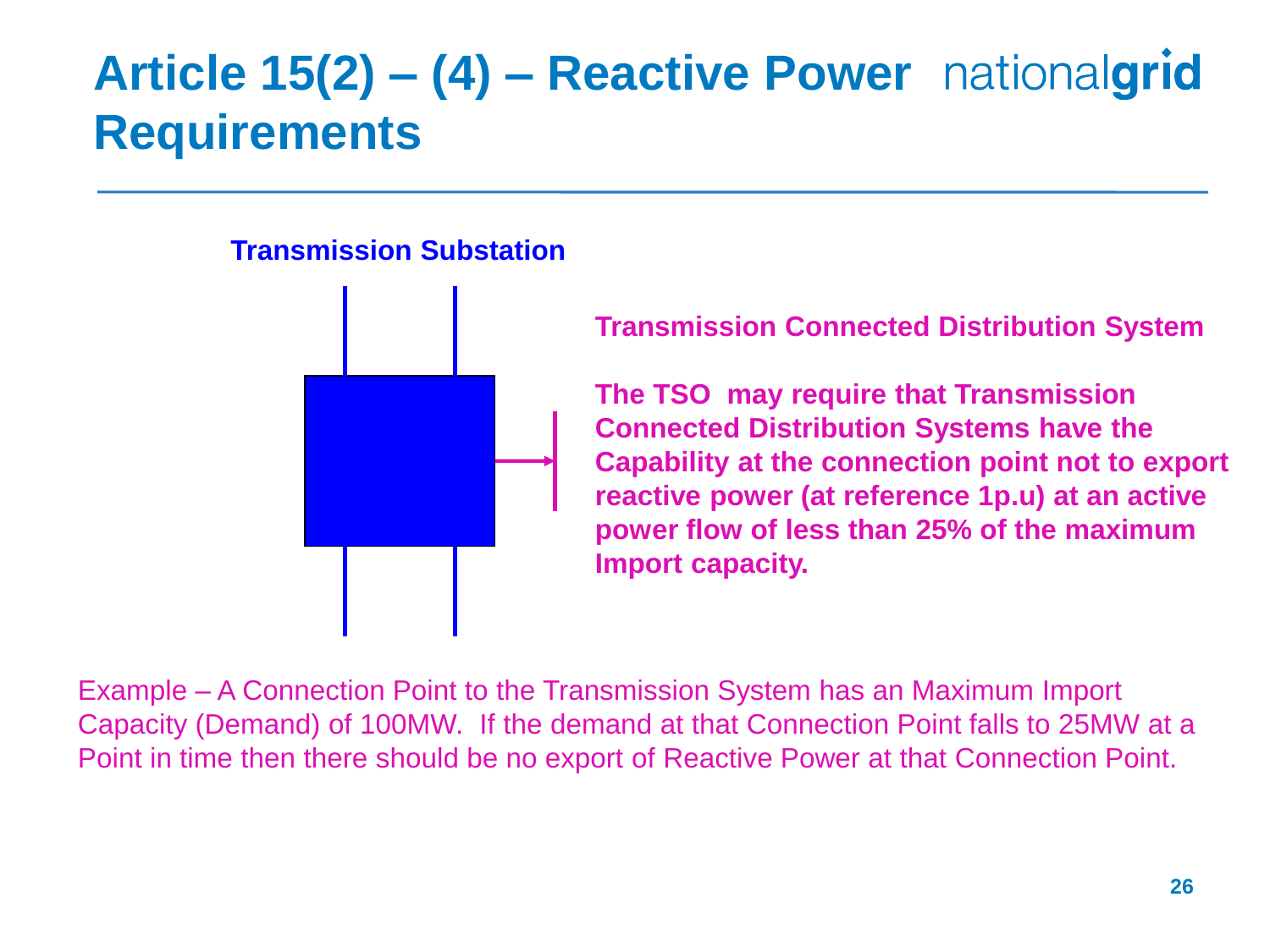## **Article 15(2) - (4) – Reactive Power Requirements**

- This requirement is new to the GB Grid Code
- Notwithstanding the requirements of Art 15  $(1)(b)$  the Relevant TSO may require the Transmission connected distribution facility to actively control the exchange of reactive power at the connection point for the benefit of the entire system which shall be through joint collaboration between both parties – this would be expected through the Bilateral Agreement.
- The Transmission Connected Distribution System Operator may require the TSO to consider its Transmission Connected Distribution System for Reactive Power Management.
- Query How would Power Factor ranges be treated regarding unusual loads such as traction supplies or industrial sites such as arc furnaces etc?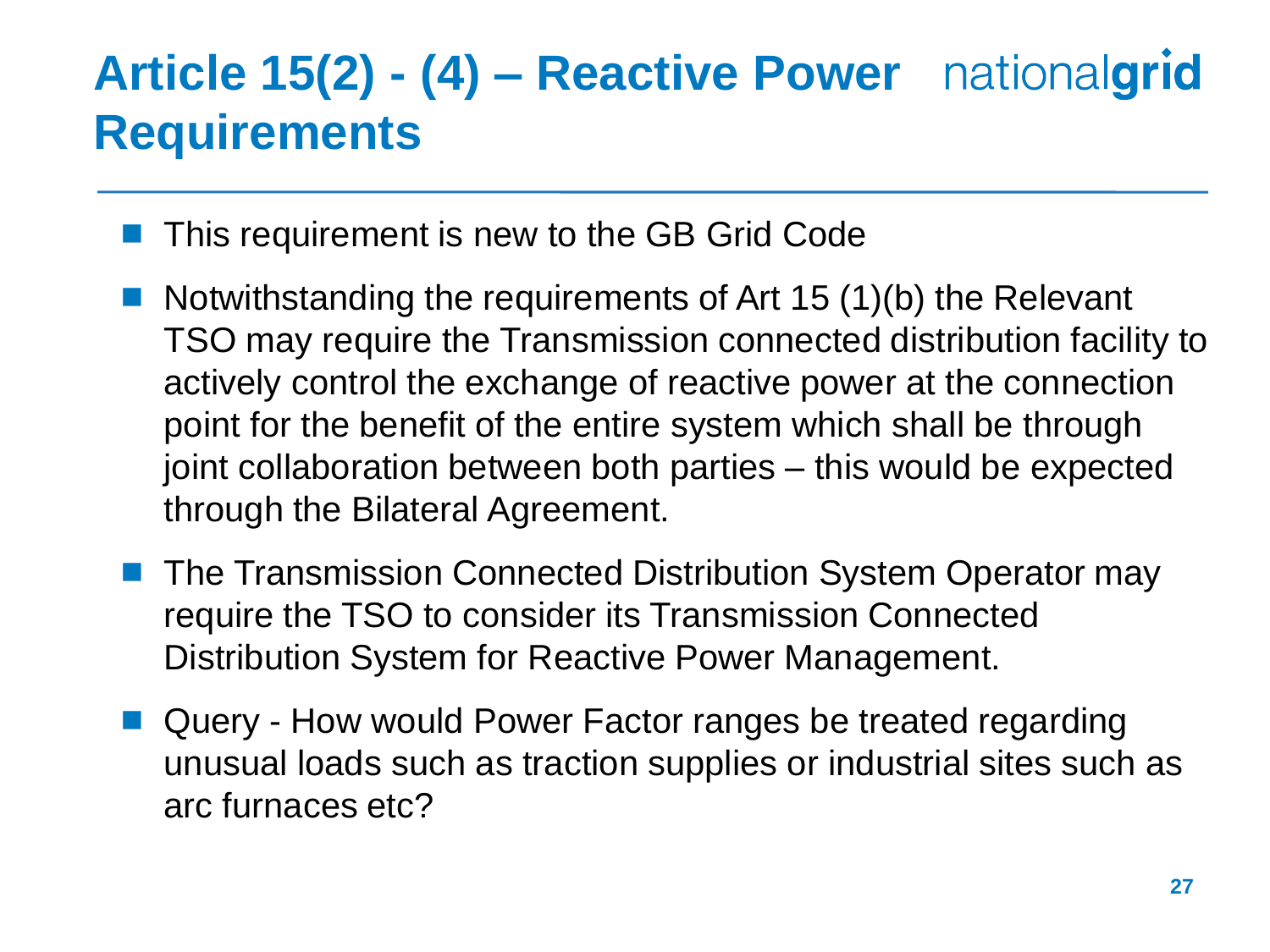### **Protection Requirements – Article 16**

- (1) The relevant TSO shall specify the devices and settings required to protect the transmission network in accordance with the characteristics of the transmission connected demand facility or the transmission-connected distribution system. The relevant TSO and the transmission-connected demand facility owner or the transmission-connected distribution system operator shall agree on protection schemes and settings relevant for the transmission-connected demand facility or the transmissionconnected distribution system.
- (2) Electrical protection of the transmission-connected demand facility or the transmissionconnected distribution system shall take precedence over operational controls while respecting system security, health and safety of staff and the public.
- (3) Protection scheme devices may cover the following elements:
- (a) external and internal short circuit;
- (b) over- and under-voltage at the connection point to the transmission system;
- **Example 20** (c) over- and under-frequency;
- **Example 12** (d) demand circuit protection;
- (e) unit transformer protection;
- (f) back-up against protection and switchgear malfunction.
- (4) The relevant TSO and the transmission-connected demand facility owner or the transmissionconnected distribution system operator shall agree on any changes to the protection schemes relevant for the transmission-connected demand facility or the transmission-connected distribution system, and on the arrangements for the protection schemes of the transmission-connected demand facility or the transmission-connected distribution system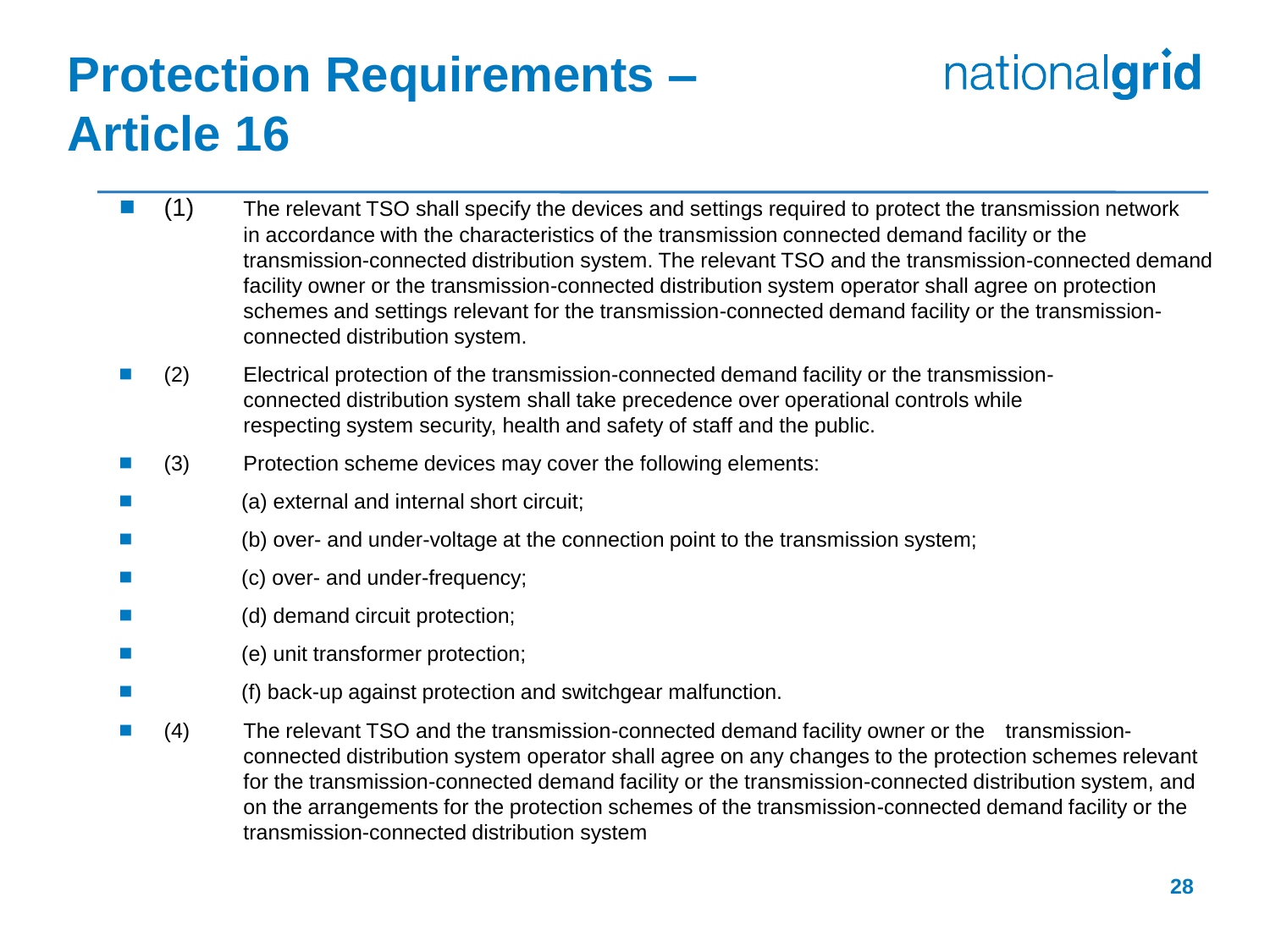#### **Article 16 – Protection** nationalgrid **Requirements – Comparison with GB**

| <b>DCC Requirement</b> | <b>GB Grid Code</b>                                                                                                                         |
|------------------------|---------------------------------------------------------------------------------------------------------------------------------------------|
| Article $16(1)$        | CC.6.2.3 & Bilateral Connection<br>Agreement                                                                                                |
| Article 16(2)          | New – Discussion required but<br>believed to be implicit in protection<br>philosophy.                                                       |
| Article $16(3)$        | Not explicitly defined in the GB Grid<br>Code. Current Grid Code not in<br>conflict with DCC as the DCC<br>requirements are non exhaustive. |
| Article $16(4)$        | Not clearly defined in the GB Grid<br>Code but covered under the<br><b>Bilateral Agreement and</b><br><b>Commissioning Process TP106.</b>   |

**Further internal discussion required on protection issues within National Grid**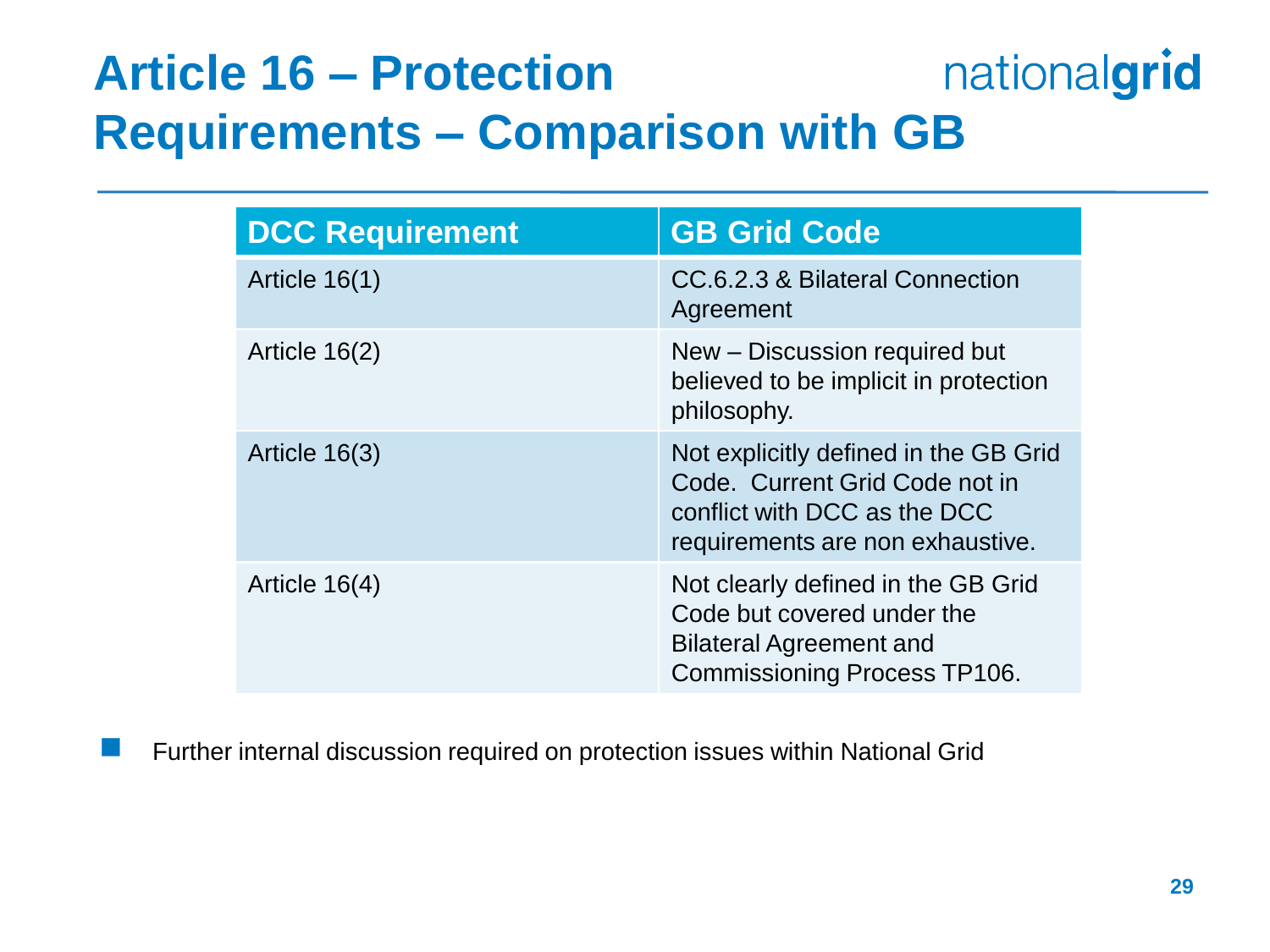## **Article 17 (1) – (3) Control Requirements**

- (1) The relevant TSO and the transmission-connected demand facility owner or the transmission-connected distribution system operator shall agree on the schemes and settings of the different control devices of the transmissionconnected demand facility or the transmission-connected distribution system relevant for system security.
- (2) The agreement shall cover at least the following elements:
- **E** (a) isolated (network) operation;
- **E** (b) damping of oscillations;
- $\blacksquare$  (c) disturbances to the transmission network;
- **EXECUTE:** (d) automatic switching to emergency supply and restoration to normal topology;
- **Example 20** (e) automatic circuit-breaker re-closure (on 1-phase faults).
- **30** ■ (3) The relevant TSO and the transmission-connected demand facility owner or the transmission-connected distribution system operator shall agree on any changes to the schemes and settings of the different control devices of the transmission-connected demand facility or the transmission-connected distribution system relevant for system security.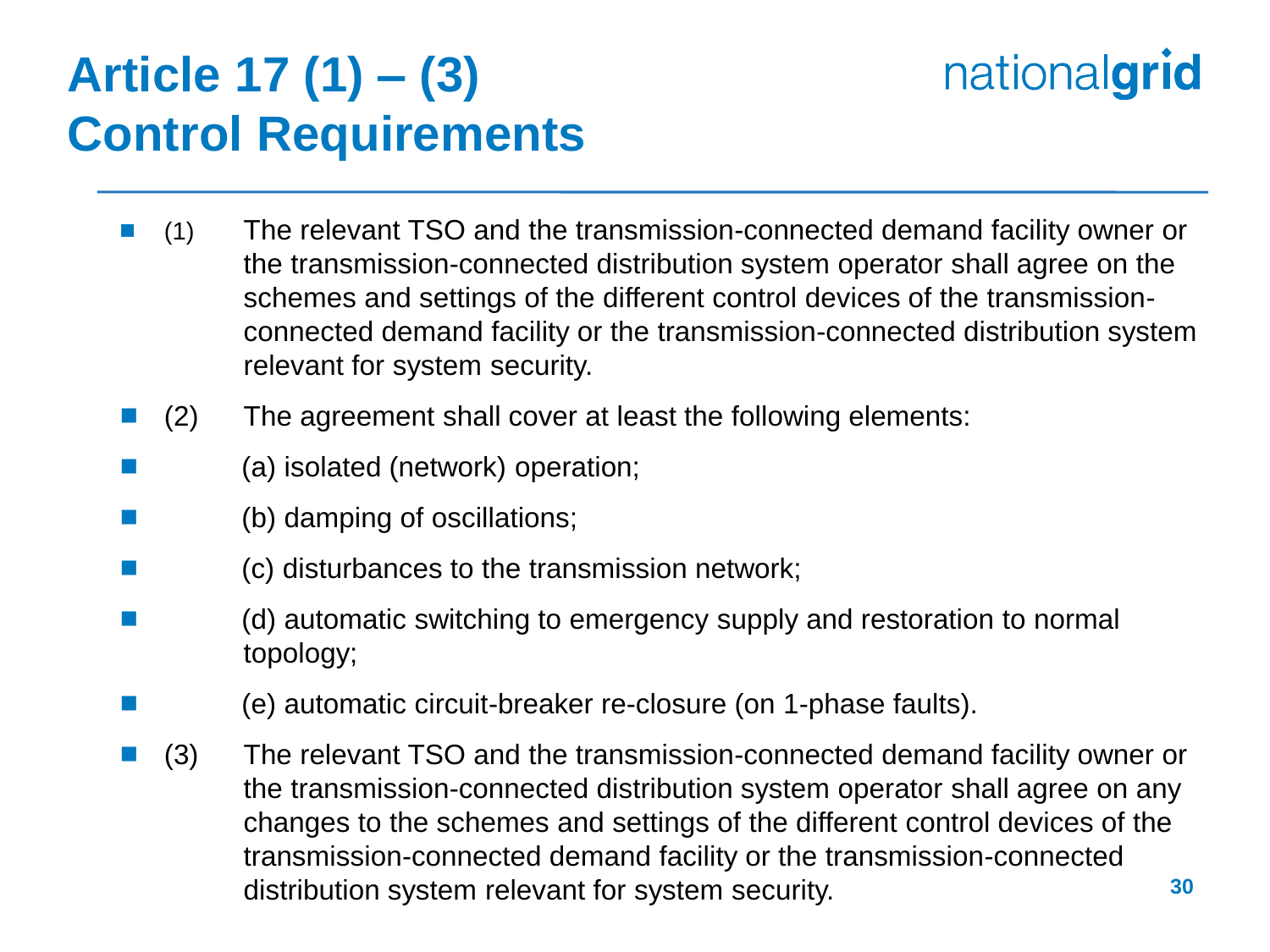### **Article 17 (4) Control Requirements**



- (4) With regard to priority ranking of protection and control, the transmission-connected demand facility owner or the transmission-connected distribution system operator shall set the protection and control devices of its transmission-connected demand facility or its transmission-connected distribution system respectively, in compliance with the following priority ranking, organised in decreasing order of importance:
- **E** (a) transmission network protection;
- (b) transmission-connected demand facility or transmission-connected distribution system protection;
- **Example 20** (c) frequency control (active power adjustment);
- **Example 3** (d) power restriction.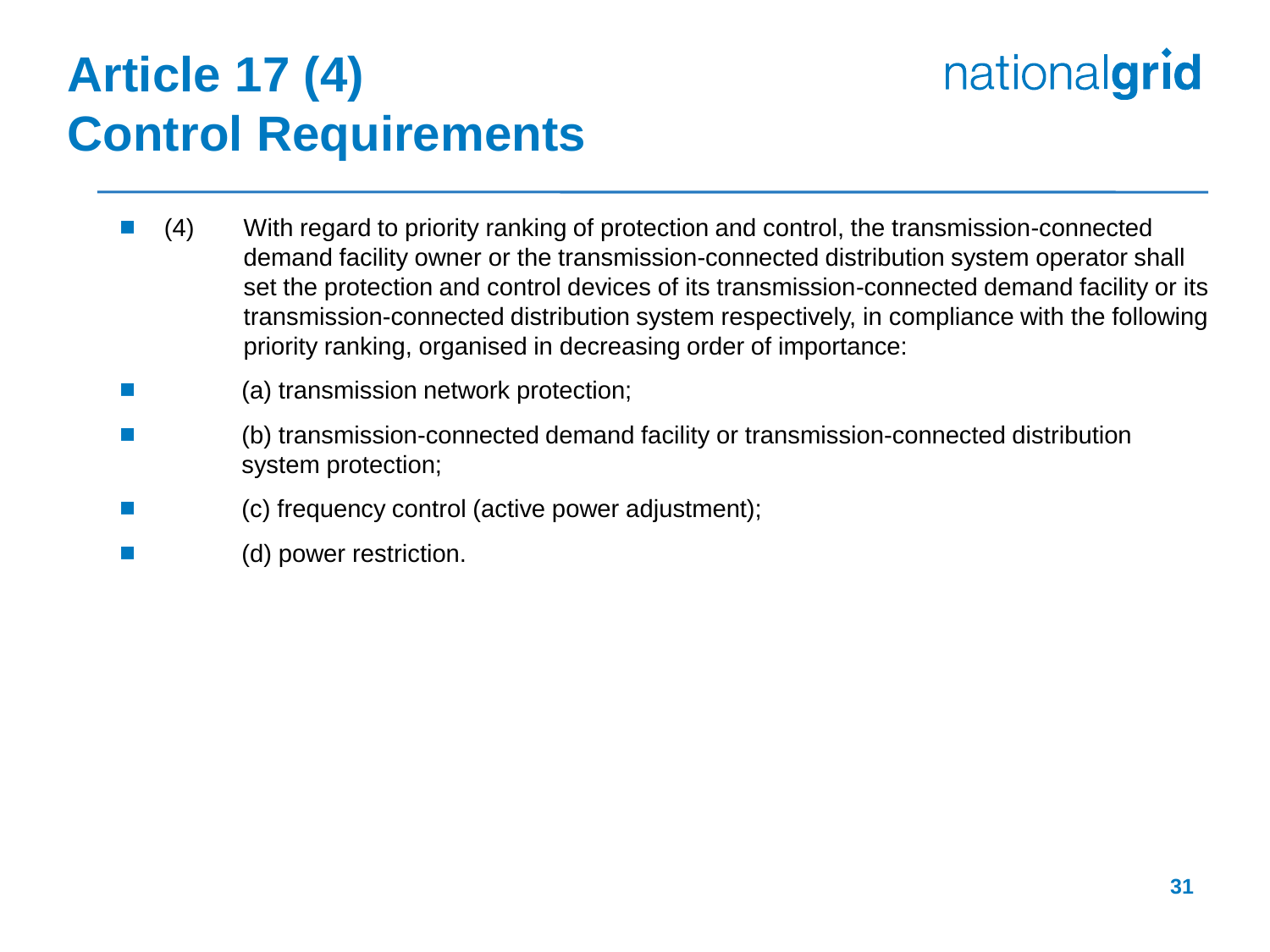## **Article 17 – Control Requirements – Comparison with GB**

| <b>DCC Requirement</b> | <b>GB Grid Code</b>                                                                                                                                                                        |
|------------------------|--------------------------------------------------------------------------------------------------------------------------------------------------------------------------------------------|
| Article 17(1)          | CC.6.2.3.3 and Bilateral Connection<br>Agreement                                                                                                                                           |
| Article $17(2)$        | Not explicitly covered in GB Grid<br>Code although loose references are<br>made in the Bilateral Connection<br>Agreement. Some additional<br>wording will be required in the Grid<br>Code. |
| Article 17(3)          | <b>Specified in Bilateral Connection</b><br>Agreement,                                                                                                                                     |
| Article $17(4)$        | New – Not explicitly defined in the<br><b>GB Grid Code.</b>                                                                                                                                |

Further internal discussion required on protection / Control issues within National Grid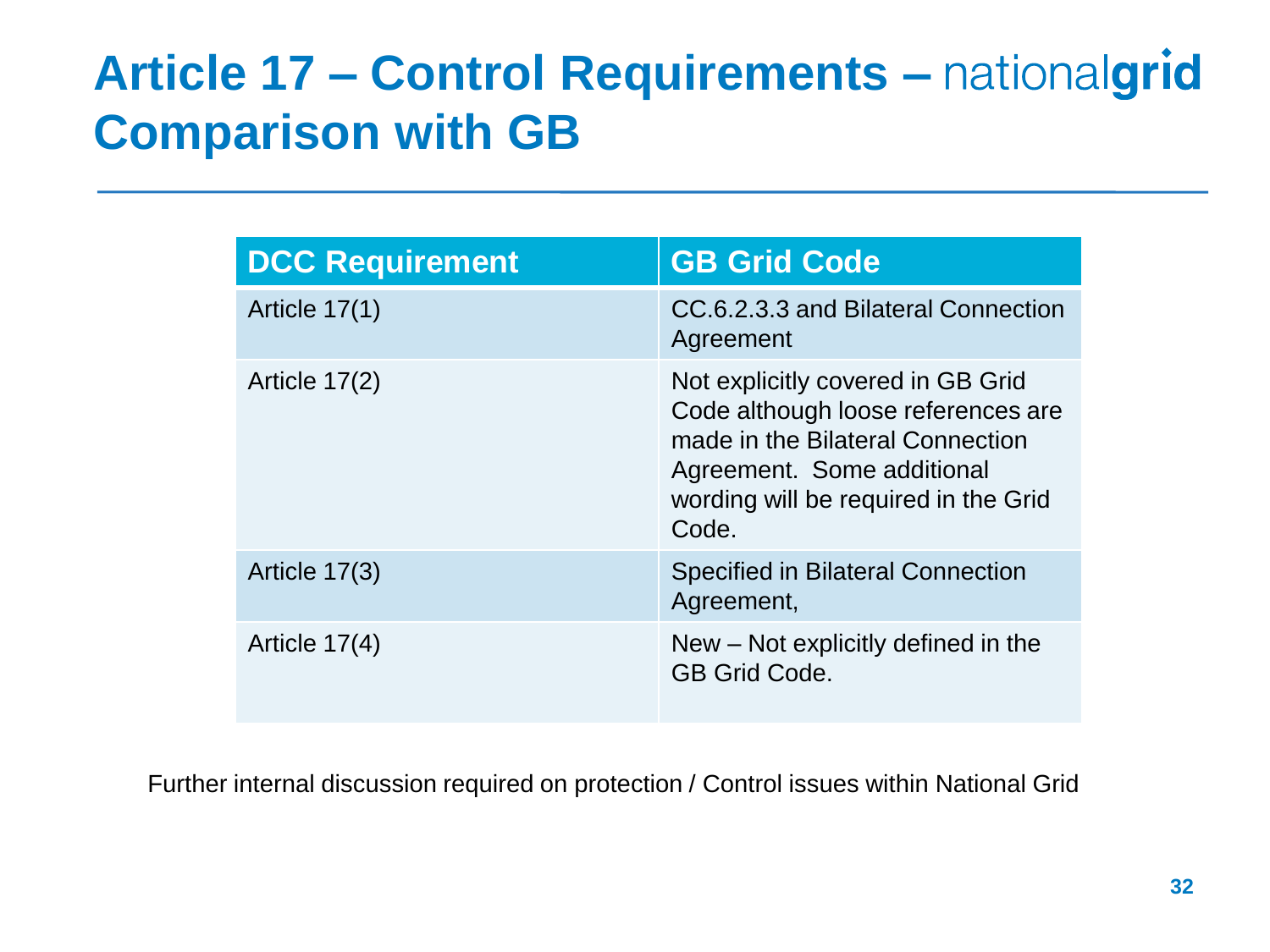## **Article 18 (1) – (3) Information Exchange**

- $\blacksquare$  (1) Transmission-connected demand facilities shall be equipped according to the standards specified by the relevant TSO in order to exchange information between the relevant TSO and the transmission-connected demand facility with the specified time stamping. The relevant TSO shall make the specified standards publicly available.
- (2) Transmission-connected distribution system shall be equipped according to the standards specified by the relevant TSO in order to exchange information between the relevant TSO and the transmission-connected distribution system with the specified time stamping. The relevant TSO shall make the specified standards publicly available.
- $(3)$  The relevant TSO shall specify the information exchange standards. The relevant TSO shall make publicly available the precise list of data required.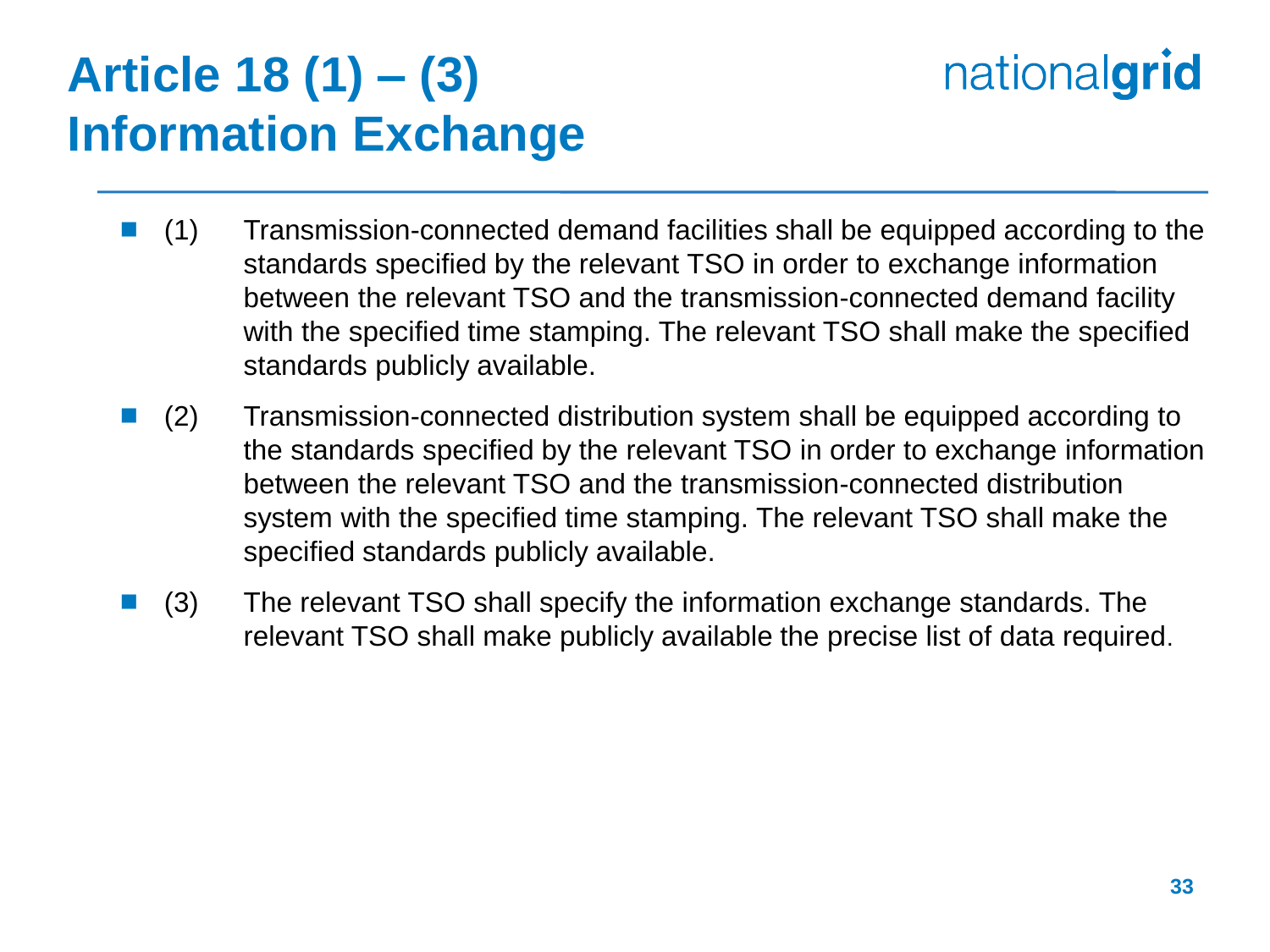## **Article 18 – Control Requirements Comparison with GB**

| <b>DCC Requirement</b> | <b>GB Grid Code</b>                          |
|------------------------|----------------------------------------------|
| Article 18(1)          | CC.6.5.6 & Bilateral Connection<br>Agreement |
| Article 18(2)          | CC.6.5.6 & Bilateral Connection<br>Agreement |
| Article 18(3)          | CC.6.5.6 & Bilateral Connection<br>Agreement |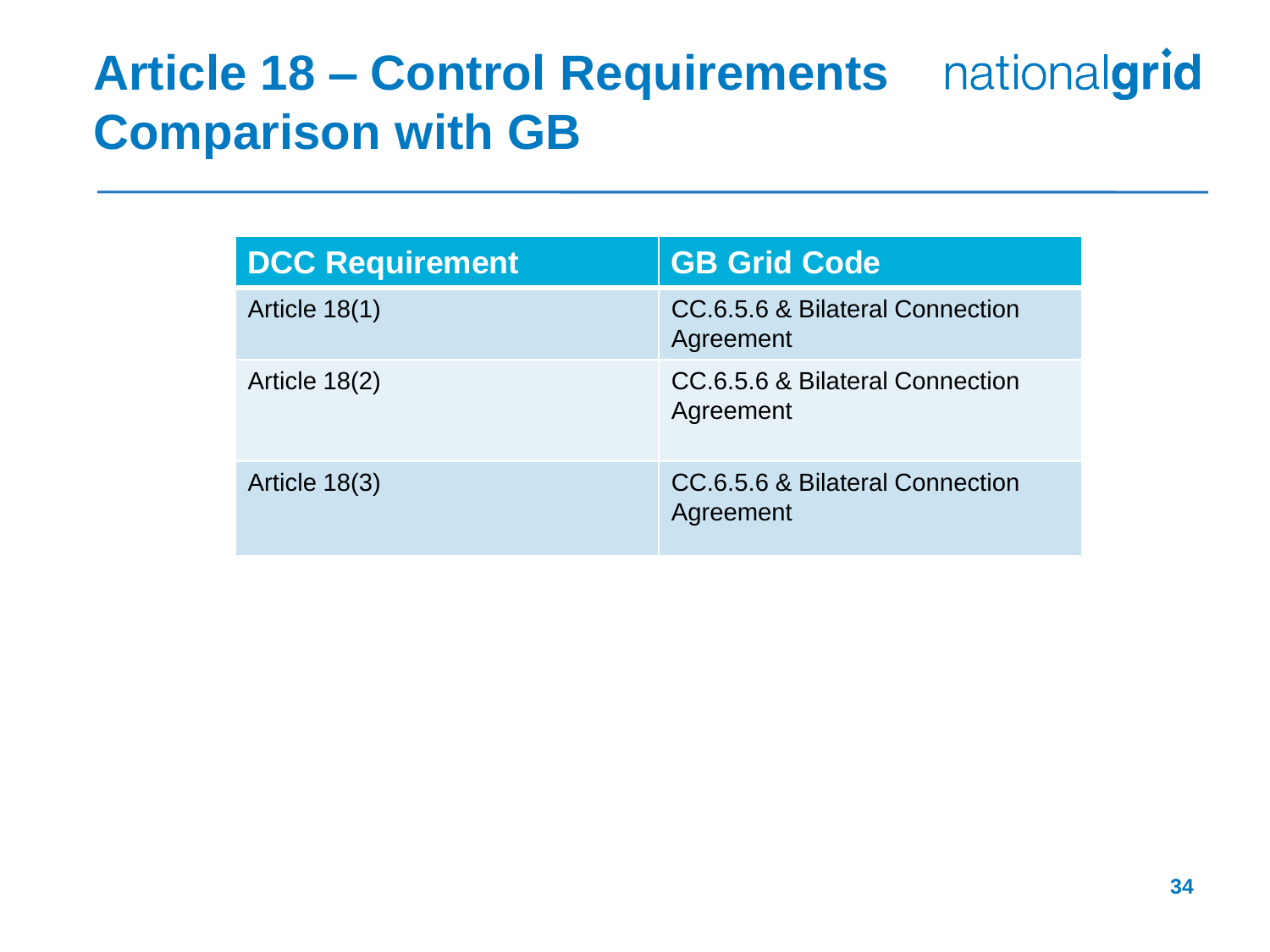#### **Article 19(1)(a) – (f) Low Frequency Demand**

## nationalgrid

#### **Disconnection and Reconnection**

- $\blacksquare$  (1) All transmission-connected demand facilities and transmission-connected distribution systems shall fulfil the following requirements related to low frequency demand disconnection functional capabilities:
	- $\blacksquare$  (a) each transmission-connected distribution system operator and, where specified by the TSO, transmission-connected demand facility owner, shall provide capabilities that enable automatic 'low frequency' disconnection of a specified proportion of their demand. The relevant TSO may specify a disconnection trigger based on a combination of low frequency and rate-of-change-of-frequency;
	- (b) the low frequency demand disconnection functional capabilities shall allow for disconnecting demand in stages for a range of operational frequencies;
	- (c) the low frequency demand disconnection functional capabilities shall allow for operation from a nominal Alternating Current ("AC") input to be specified by the relevant system operator, and shall meet the following requirements:
- (i) frequency range: at least between 47-50 Hz, adjustable in steps of 0.05Hz;
- **Example 10** (ii) operating time: no more than 150 ms after triggering the frequency setpoint;
- **EXECUTE:** (iii) voltage lock-out: blocking of the functional capability shall be possible when the voltage is within a range of 30 to 90% of reference 1 pu voltage;
- **EXECUTE:** (iv) provide the direction of active power flow at the point of disconnection;
	- (d) the AC voltage supply used in providing low frequency demand disconnection functional capabilities, shall be provided from the network at the frequency signal measuring point, as used in providing functional capabilities in accordance with paragraph 1(c), so that the frequency of the low frequency demand disconnection functional capabilities supply voltage is the same as the one of the network.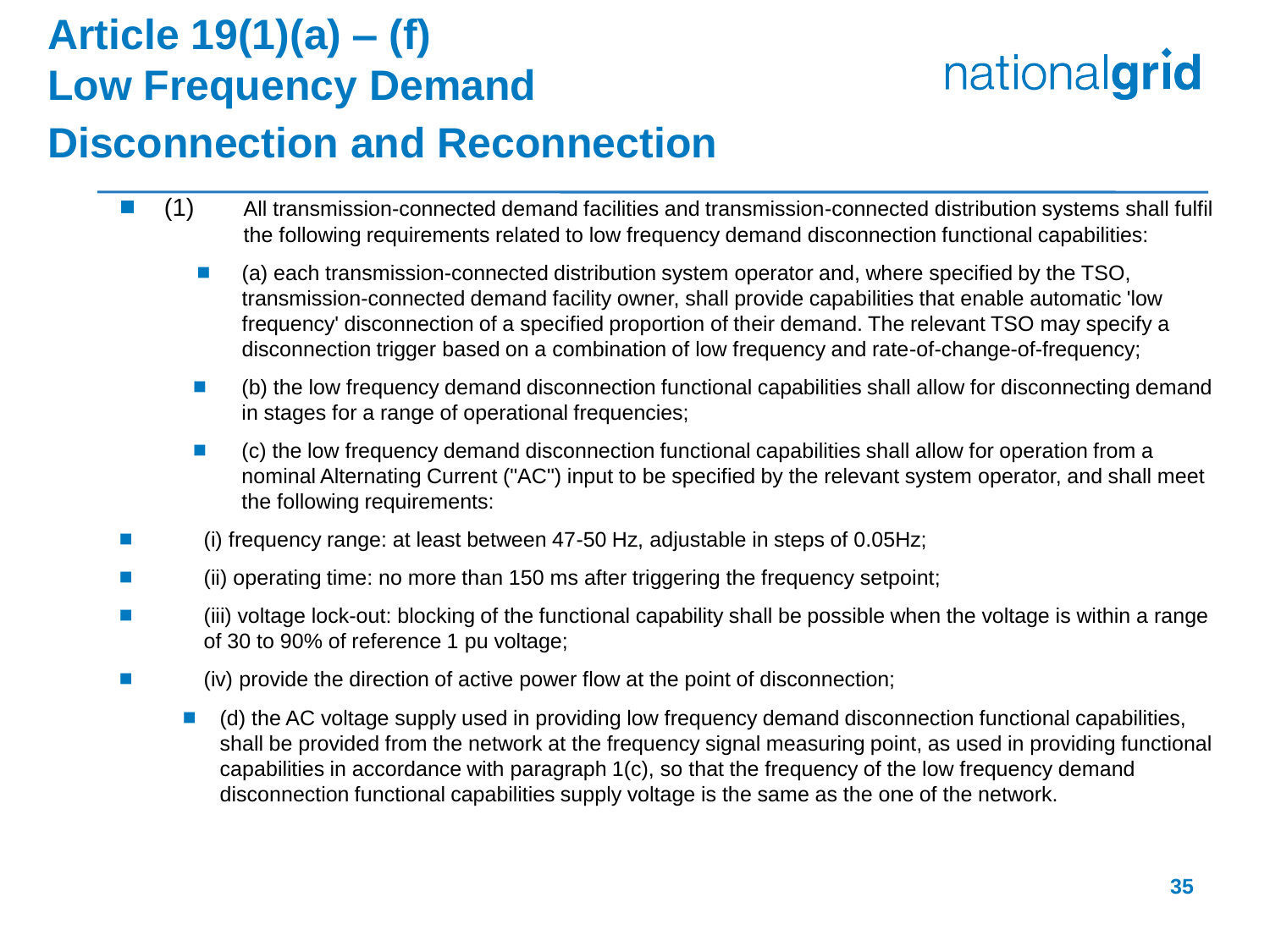#### **Article 19 (1)(a)– (d) Low Frequency**  nationalgrid **Demand Disconnection Comparison with GB**

| <b>DCC Requirement</b>  | <b>GB Grid Code</b>                                                                        |
|-------------------------|--------------------------------------------------------------------------------------------|
| Article 19(1)           | Requirements for low frequency<br>demand disconnection covered<br>under CC.6.4.3 and OC6.6 |
| Article $19(1)(a)$      | OC6.4.3, CC.A.5 and OC.6.6                                                                 |
| Article $19(1)$ )b)     | CC.A.5                                                                                     |
| Article $19(1)(c)(i)$   | CC.A.5.1.1                                                                                 |
| Article $19(1)(c)(ii)$  | CC.A.5.1.1(b)                                                                              |
| Article $19(1)(c)(iii)$ | CC.A.5.1.1(c)                                                                              |
| Article $19(1)(c)(iv)$  | Not specified in GB Grid Code                                                              |
| Article $19(1)(d)$      | CC.A.5.2                                                                                   |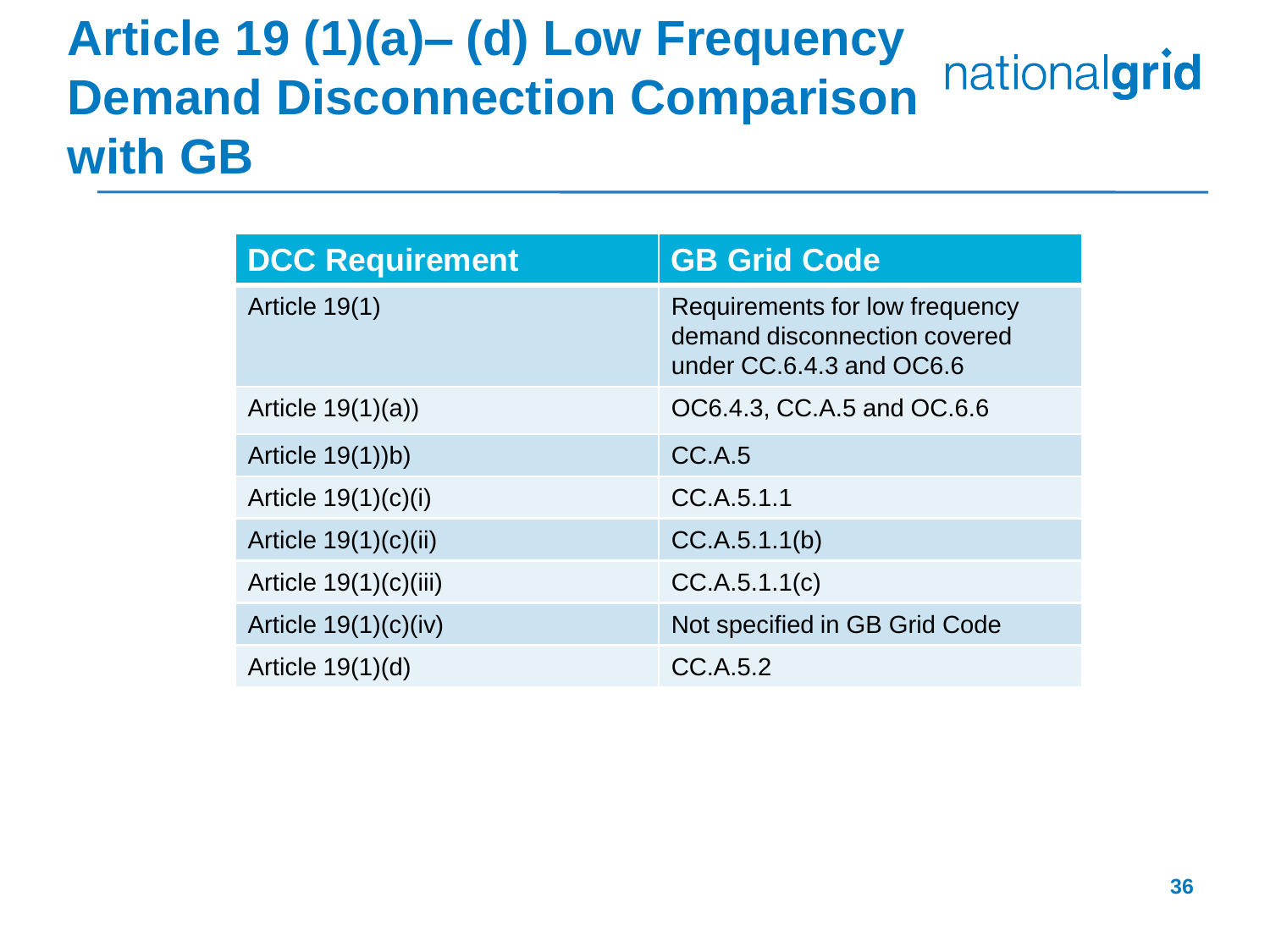## **Article 19(2)(a) – (e) Low Voltage Demand Disconnection**

- **EXECT** With regard to low voltage demand disconnection functional capabilities, the following requirements shall apply.
- (a) The relevant TSO may specify, in coordination with the transmission-connected distribution system operators, low voltage demand disconnection functional capabilities for the transmission-connected distribution facilities:
- (b) The relevant TSO may specify, in coordination with the transmission-connected demand facility owners, low voltage demand disconnection functional capabilities for the transmission-connected demand facilities;
- (c) based on the TSO's assessment concerning system security, the implementation of on load tap changer blocking and low voltage demand disconnection shall be binding for the transmission-connected distribution system operators.
- (d) if the relevant TSO decides to implement a low voltage demand disconnection functional capability, the equipment for both on load tap changer blocking and low voltage demand disconnection shall be installed in coordination with the relevant TSO;
- $\blacksquare$  (e) the method for low voltage demand disconnection shall be implemented by relay or relay or control room initiation.
- $\blacksquare$  (f) the low voltage demand disconnection functional capabilities shall have the following features:
- **Example 10** (i) the low voltage demand disconnection functional capability shall monitor the voltage by measuring all three phases.
- **Example 20** (ii) blocking of the relays operation shall be based on direction of either active power or reactive power flow.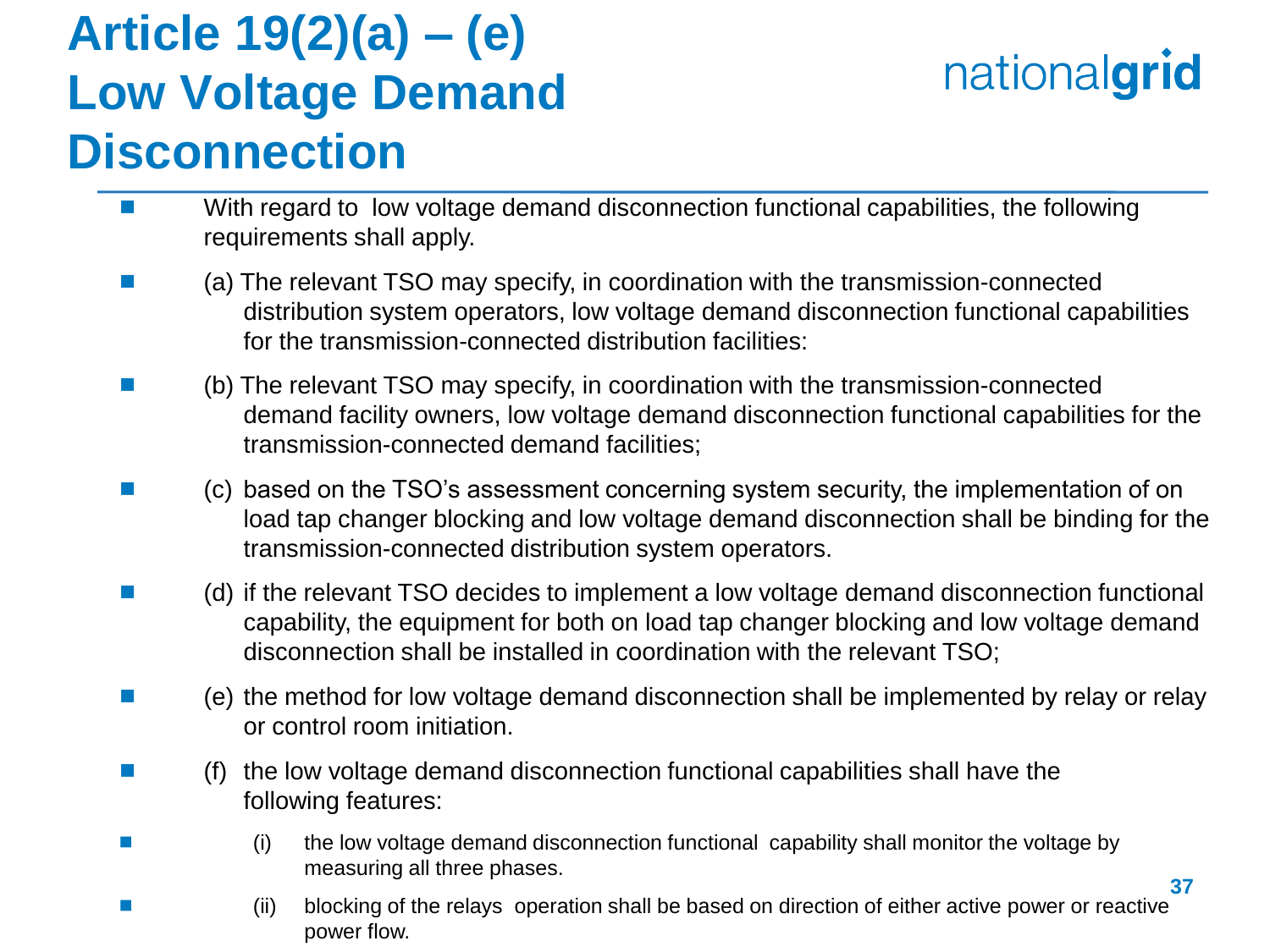#### **Article 19 (2)(a)– (f) Low Voltage**  nationalgrid **Demand Disconnection Comparison with GB**

| <b>DCC Requirement</b>   | <b>GB Grid Code</b>                                                                                                                                                                                                                              |
|--------------------------|--------------------------------------------------------------------------------------------------------------------------------------------------------------------------------------------------------------------------------------------------|
| Article 19 $(20(a) - f)$ | The GB Grid Code does not specify<br>the requirement for low voltage<br>demand disconnection.                                                                                                                                                    |
|                          | DCC does not mandate the<br>requirement for low voltage demand<br>disconnection.                                                                                                                                                                 |
|                          | Proposal – Explicitly define in the GB<br>Grid Code that low voltage demand<br>disconnection is not required.                                                                                                                                    |
|                          | However should low voltage demand<br>disconnection be required in the future<br>it would need to be introduced via the<br><b>GB Grid Code Governance process</b><br>and consistent with the requirements<br>of DCC in respect of new sites only. |
|                          | Low voltage demand disconnection at<br>new sites only is likely to be of limited<br>benefit.                                                                                                                                                     |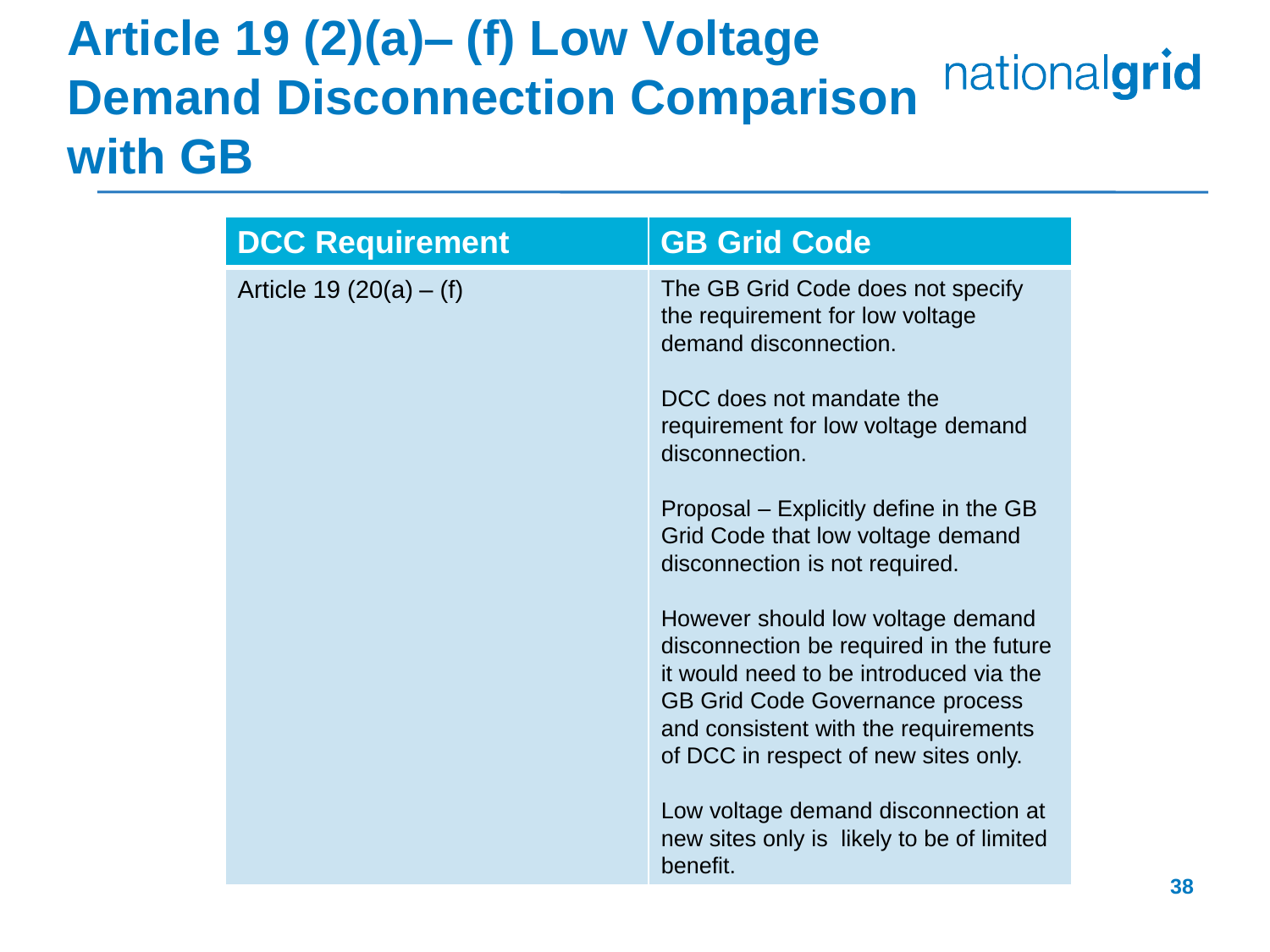#### **Article 19(3), (4) (a) & (b)** nationalgrid **Blocking / Disconnection and Reconnection**

- $\Box$  (3) With regard to blocking of on load tap changers, the following requirements shall apply:
- (a) if required by the relevant TSO, the transformer at the transmission-connected distribution facility shall be capable of automatic or manual on load tap changer blocking
- (b) the relevant TSO shall specify the automatic on load tap changer blocking functional capability.
- (4) All transmission-connected demand facilities and transmission connected distribution systems shall fufil the following requirements related to disconnection or reconnection of a transmission connected demand facility or a transmission connected distribution system;
- $\blacksquare$  (a) with regard to the capability of reconnection after a disconnection, the relevant TSO shall specify the conditions under which a transmission connected demand facility or transmission connected distribution system is entitled to reconnect to the transmission system. Installation of automatic reconnection systems shall be subject to prior authorisation by the relevant TSO.
- connection of the transmission connected demand facility or the transmission connected (b) With regard to reconnection of a transmission-connected demand facility or transmission connected distribution system, the transmission connected demand facility or transmission connected distribution system shall be capable of synchronisation for frequencies within the ranges set out in Article 12. The relevant TSO and the transmission connected demand facility owner or the transmission connected distribution system operator shall agree on the settings of synchronisation devices prior to distribution system, including voltage, frequency, phase angle range, and deviation of voltage and frequency;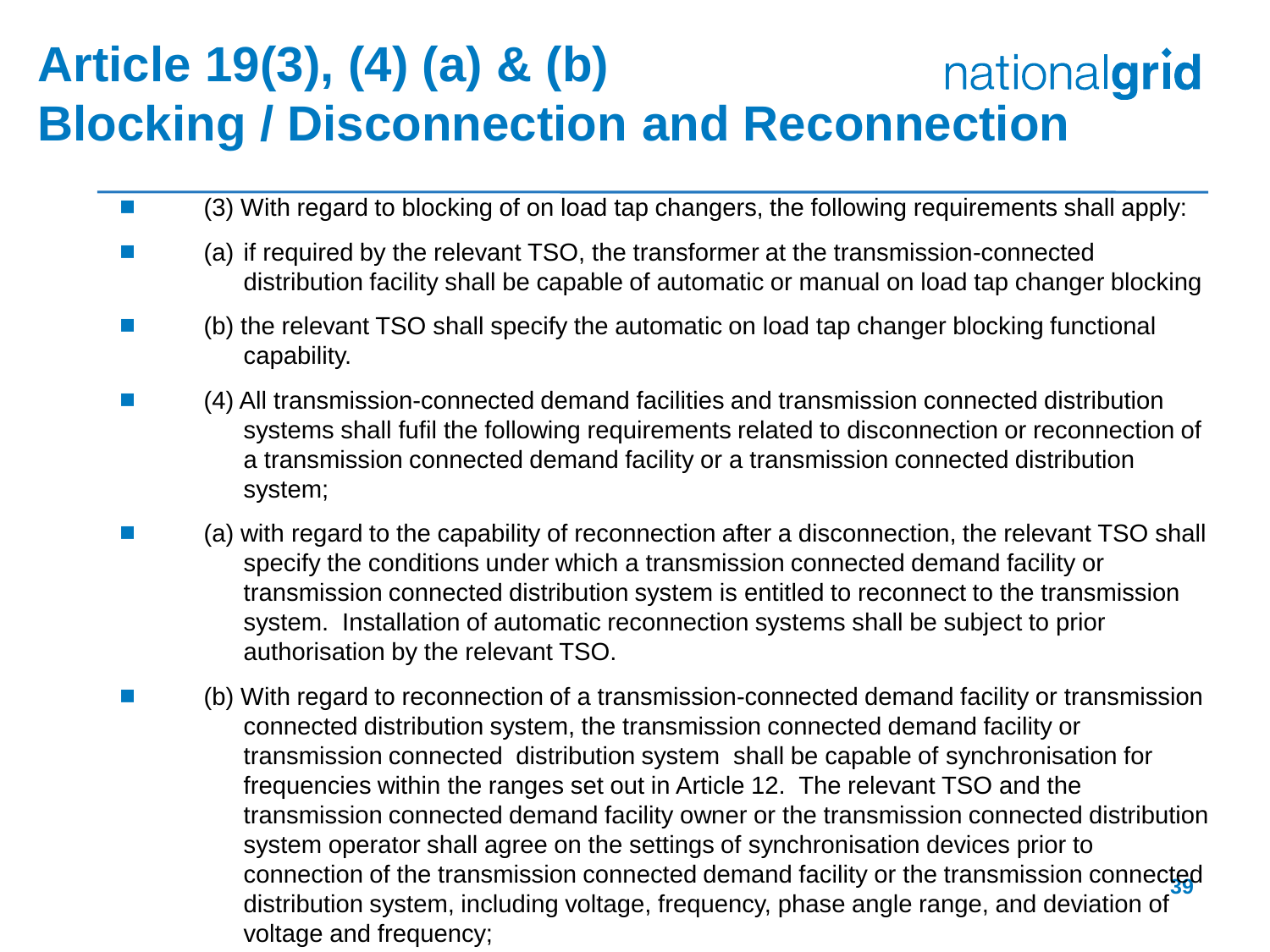### **Article 19(4)(c) & Article 20 Disconnection / Power Quality**

- (c) A transmission connected demand facility or a transmission Connected distribution facility shall be capable of being remotely disconnected from the transmission system when required by the relevant TSO. If required, the automated disconnection equipment for reconfiguration of the system in preparation for block loading shall be specified by the relevant TSO. The relevant TSO shall specify the time required for remote disconnection.
- 20 Transmission-connected demand facility owners and transmission connected distribution system operators shall ensure that their connection to the network does not result in a determined level of distortion or fluctuation of the supply voltage on the network, at the connection point. The level of distortion shall not exceed that allocated to them by the relevant TSO. TSO's shall coordinate their power quality requirements with the requirements of adjacent TSO's.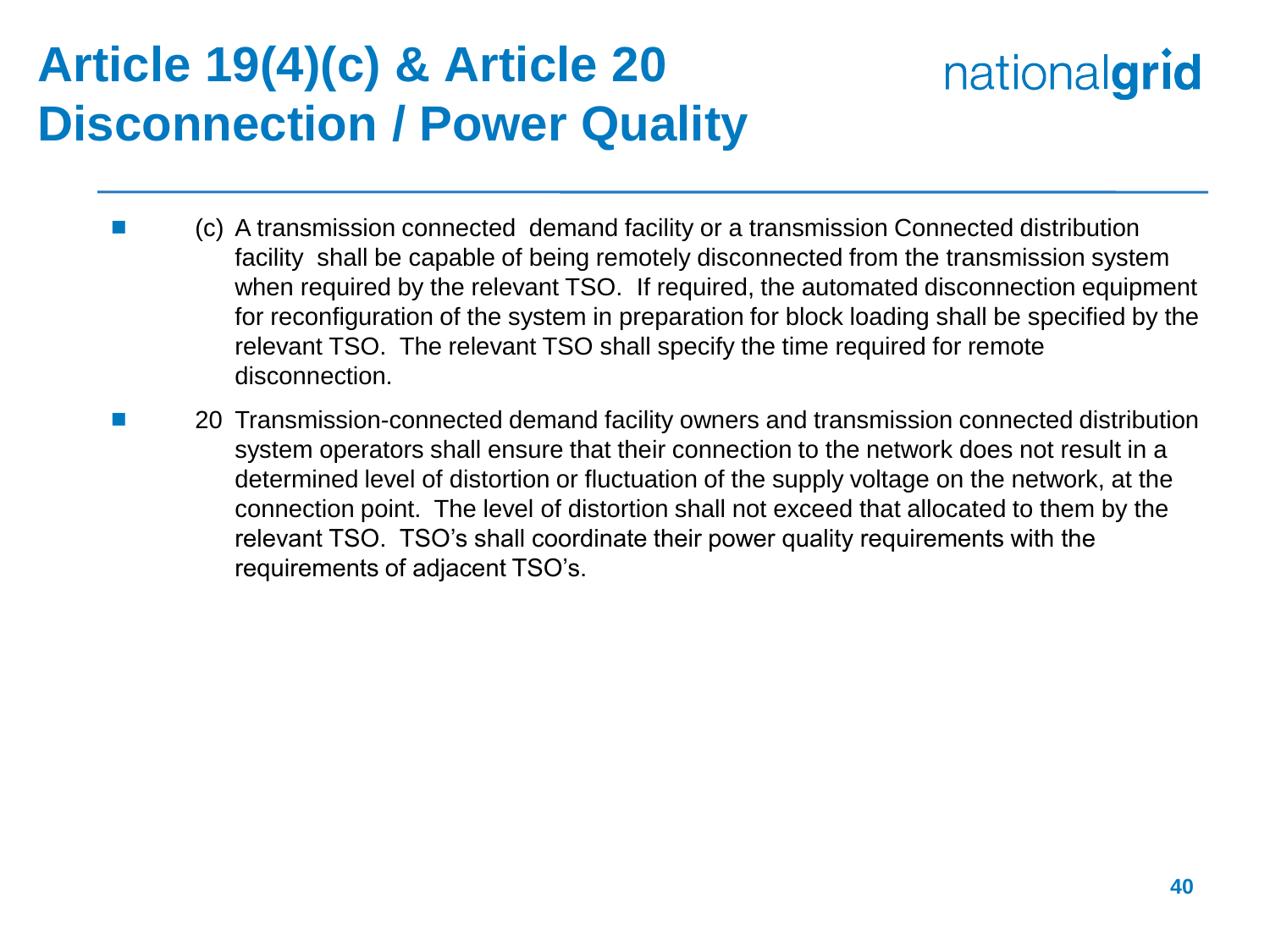# **Article 19(3)(4) & 20 Comparison with GB Code**

| <b>DCC Requirement</b> | <b>GB Grid Code</b>                                                                                                                                                                                                                                                                |
|------------------------|------------------------------------------------------------------------------------------------------------------------------------------------------------------------------------------------------------------------------------------------------------------------------------|
| Article 19(3)          | Not explicitly defined                                                                                                                                                                                                                                                             |
| Article $19(4)(a)$     | OC.6.7 – Emergency Manual<br>disconnection                                                                                                                                                                                                                                         |
| Article $19(4)(b)$     | Synchronisation covered in Bilateral<br><b>Connection Agreement and</b><br><b>Relevant Electrical Standards</b>                                                                                                                                                                    |
| Article $19(4)(c)$     | Not explicitly defined in the Grid<br>Code but requirements may be<br>covered on a site specific basis in<br>the Bilateral Connection Agreement<br>- Eg Auto Switching Schemes /<br><b>Islanding Schemes.</b><br>OC6.6 applies to automatic low<br>frequency demand disconnection. |
| <b>Article 20</b>      | CC.6.1.5, CC.6.1.6 & CC.6.1.7                                                                                                                                                                                                                                                      |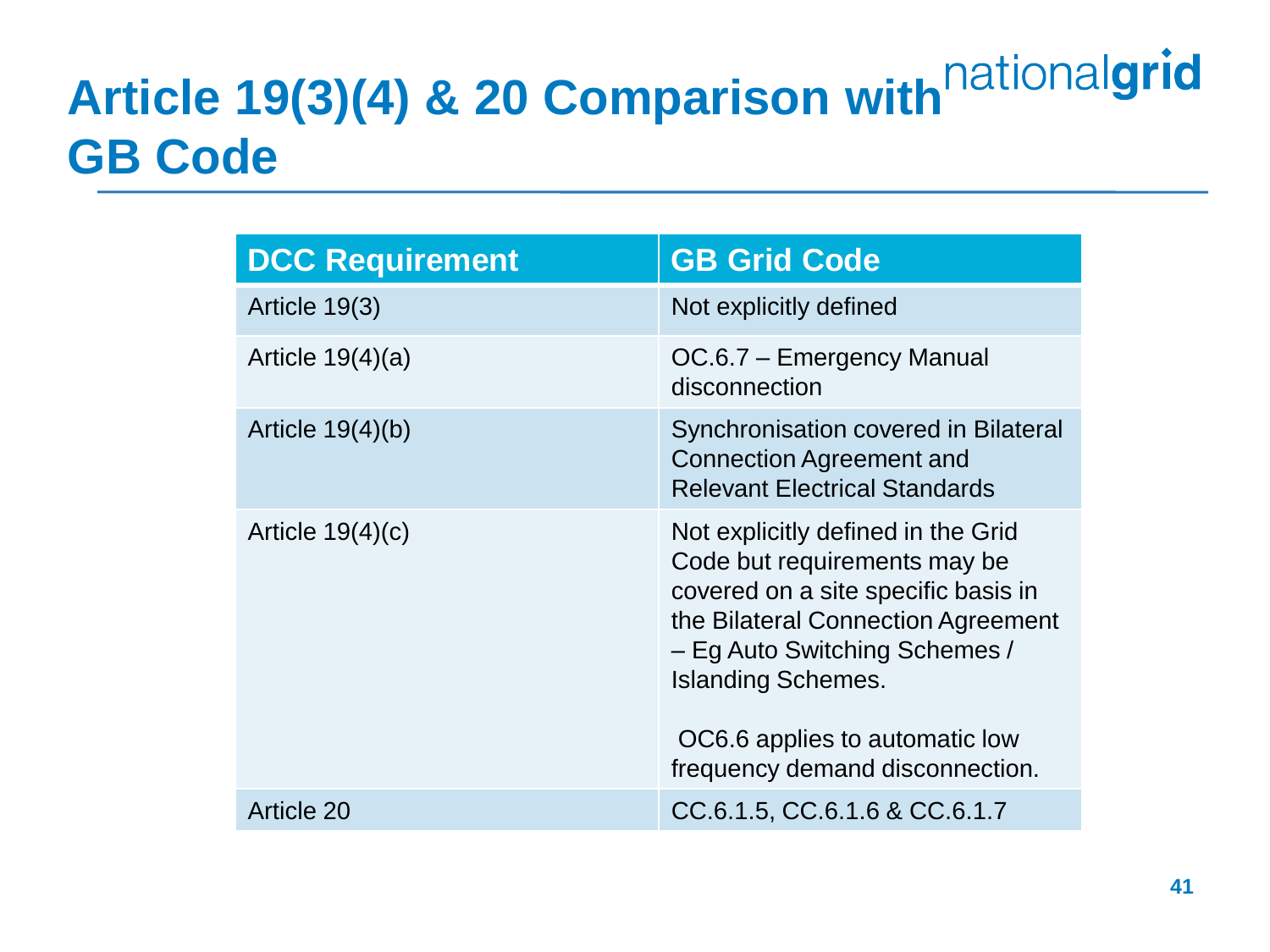### **Article 21 Simulation Models**

- (1) Transmission-connected demand facilities and transmission-connected distribution systems shall fulfil the requirements set out in paragraphs 3 and 4 related to the simulation models or equivalent information.
- (2) Each TSO may require simulation models or equivalent information showing the behaviour of the transmission-connected demand facility, or the transmission connected distribution system, or both in steady and dynamic states.
- (3) Each TSO shall specify the content and format of those simulation models or equivalent information. The content and format shall include:
	- (a) Steady and dynamic states, including 50Hz component;
	- (b) electromagnetic transient simulations at the connection point
	- (c) Structure and block diagrams.
- (4) For the purpose of dynamic simulations, the simulation model or equivalent information referred to in paragraph 3(a) shall contain the following sub-models or equivalent information;
	- (a) power control
	- (b) voltage control
	- (c) transmission-connected demand facility and transmission-connected distribution system protection models.
	- (d) the different types of demand, that is to say electro technical characteristics of the demand and
	- (e) Converter models.
	- **42** ■ (5) Each relevant system operator or relevant TSO shall specify the requirements of the performance of the recordings of transmission connected distribution facilities, or both, in order to compare the response of the recordings.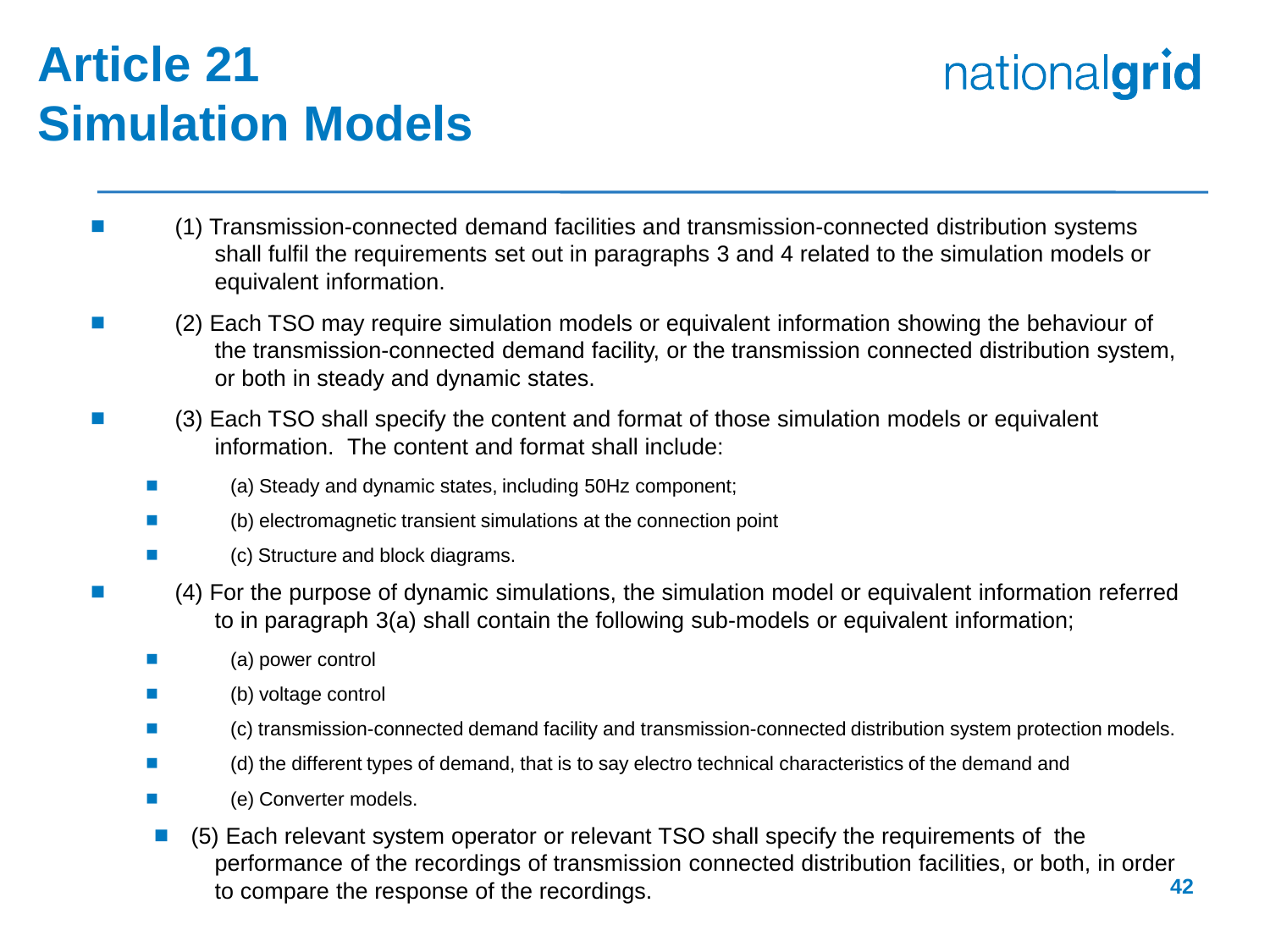

### **Article 21 Comparison with GB Code**

| <b>DCC Requirement</b> | <b>GB Grid Code</b>                                                                                                                                                                                                   |
|------------------------|-----------------------------------------------------------------------------------------------------------------------------------------------------------------------------------------------------------------------|
| Article 21 (2)         | Steady State data is covered under<br>PC.A.4 and PC.A.6. Dynamic<br>models are more unclear expect in<br>relation to demand side response.                                                                            |
| Article $21(3)$        | Steady State data is covered under<br>PC.A.4 and PC.A.6. Dynamic<br>models are more unclear expect in<br>relation to demand side response.<br>Electromagnetic transient<br>simulations are currently not<br>required. |
| Article 21 (4)         | Dynamic simulation models not<br>explicitly covered in GB Code                                                                                                                                                        |
| <b>Article 21 (5)</b>  | Currently not specified under GB<br>Grid Code other than in respect of<br>demand side response services<br>which is covered by commercial<br>contract                                                                 |